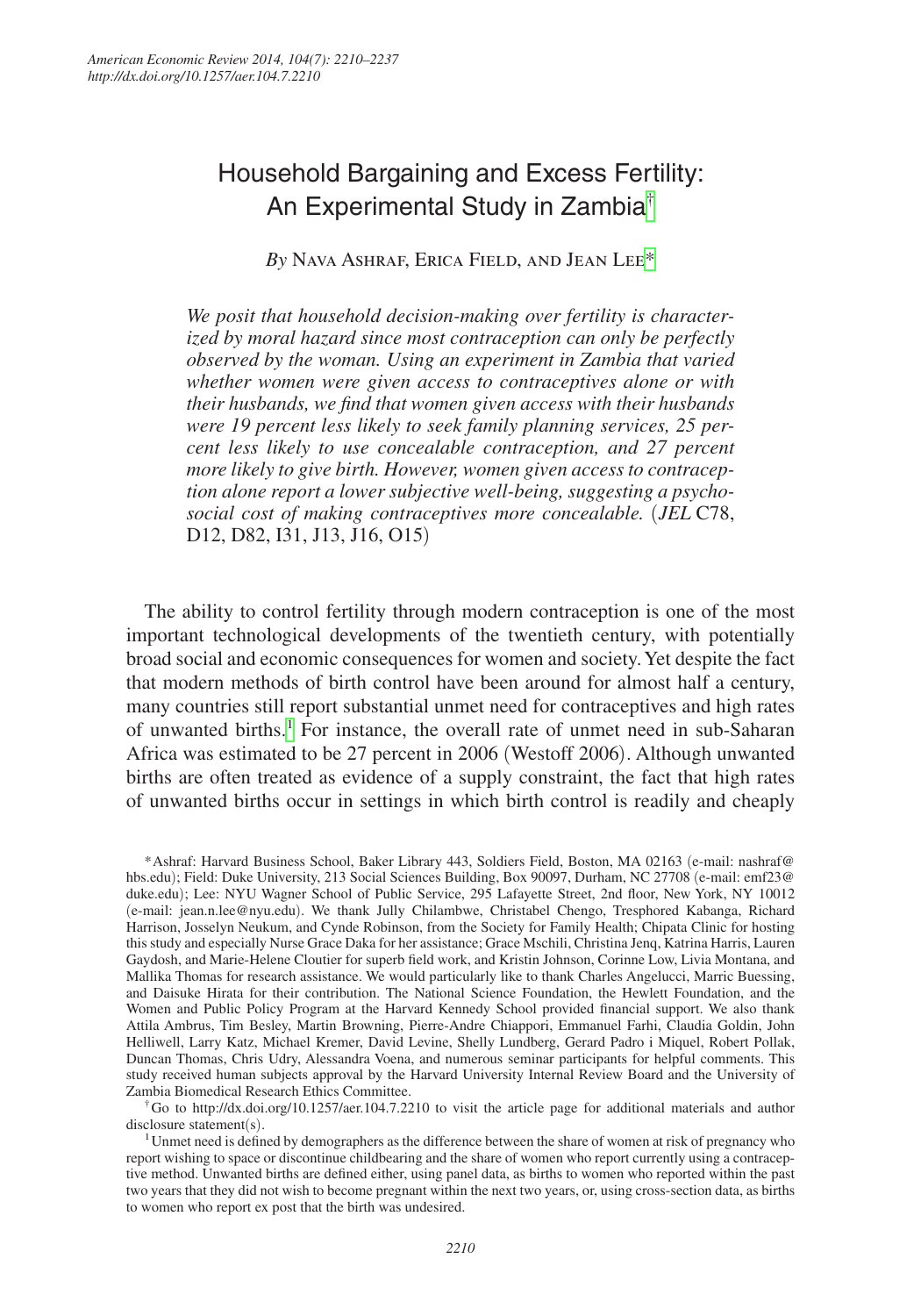available suggests that household demand for children must be a critical factor underlying low levels of contraceptive adoption (Pritchett 1994).

In truth, the term "unwanted" is potentially misleading, given that household demand for fertility depends on two partners who may disagree about the optimal number of children. Indeed, data from the Demographic and Health Surveys (DHS) indicate that, in many countries, men on average report larger ideal family sizes than their wives (Westoff 2010). While differences in preferences between spouses have been documented across many domains, leading to a rejection of unitary models of the household (Thomas 1990; Lundberg, Pollak, and Wales 1997; Lusardi 2009), under standard bargaining models couples can still achieve efficient outcomes (Manser and Brown 1980; Browning and Chiappori 1998; Rangel 2006). However, these models, with a few exceptions, are generally silent on the implications of asymmetric information and hidden action, which can lead to inefficiency (Bloch and Rao 2002; Ashraf 2009; Anderson and Genicot 2012).

The possibility of hidden action is significant in the fertility domain, where many modern contraceptive technologies are used by the wife and unobservable to the husband. Qualitative studies and survey data from Zambia and elsewhere indicate that women frequently hide contraceptive use from their partners (Biddlecom and Fapohunda 1998; Castle et al. 1999; McCarraher, Martin, and Bailey 2006), and concealability is the most cited reason given for the growth in popularity of injectable contraceptives (Gule 1994; Kaler 2000).

This paper documents the role of moral hazard in household decision-making over fertility, and presents evidence of inefficiencies in household bargaining around fertility through a field experiment with a large family planning clinic in Lusaka, Zambia. Our experiment provided 749 married women with a voucher guaranteeing free and immediate access to modern contraceptives through a private appointment with a family planning nurse. This included access to the most concealable and highly demanded method, which is often out of stock—injectables. In one condition, the voucher was provided to women alone ("Individual") and required her signature only; in the other condition it was handed to the husband in the presence of his wife and required both of their signatures ("Couple"). The Individual treatment approximates the many family planning programs that target women directly and privately, providing them the opportunity for greater reproductive control (OlaOlorun and Tsu 2010). The Couple treatment, by essentially giving husbands veto power over contraceptives provided throughout the study, approximates the spousal consent rules governing many family planning services offered through public and private clinics in much of the developing world (Miller et al. 1998).

We use this experiment to investigate the impact on contraceptive use and fertility of spousal consent which reduces the scope for moral hazard—thereby limiting women's ability to meet their own fertility objectives, but also potentially curtailing suspicion and mistrust in the household. We first present a conceptual framework, drawing from a benchmark collective model, to derive predictions for both the long run and the experiment. We subsequently introduce a psychosocial cost to the household of moral hazard in intimate settings, a shading by the husband that arises from aggrievement (Hart and Moore 2008), and show how the incorporation of this psychosocial cost has distinct long-run implications, which can arise even in the absence of assumptions of commitment and efficiency.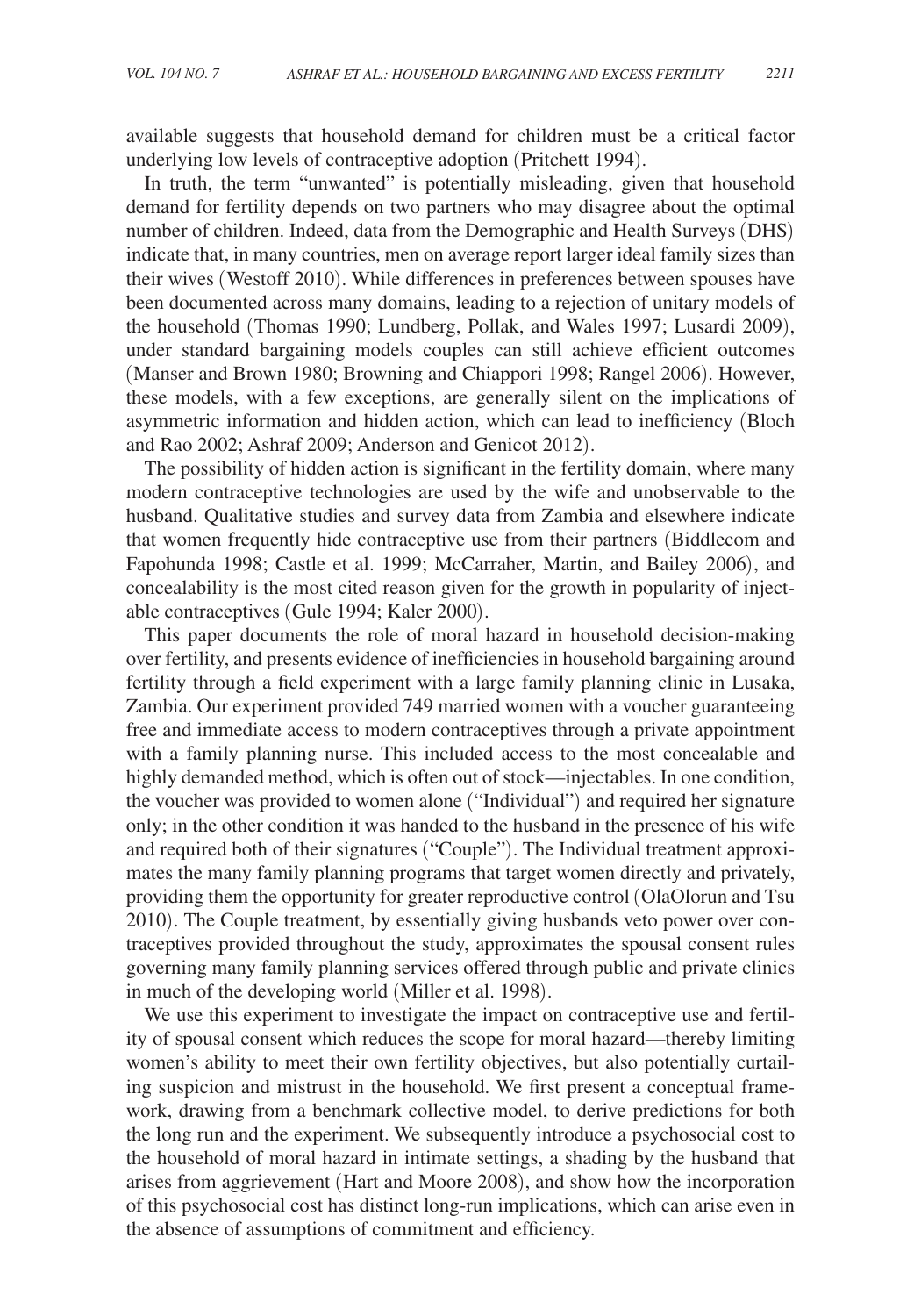The resulting predictions are supported by the empirical findings from our experiment, which provide evidence of a trade-off between privately improving the woman's set of choices, which may result in contraceptive outcomes that could improve welfare for herself and her child, and lowering the conjugal value of the marriage. In our experiment, women assigned to a treatment group in which their husbands were better able to control wives' use of family planning services were 10 percentage points (19 percent) less likely to visit a family planning nurse and 6 percentage points (25 percent) less likely to use a relatively concealable form of contraception (injectables). The local average treatment effect from instrumental variables (IV) estimation indicates that use of family planning services during this period was associated with a 27 percent reduction in births. These effects were concentrated, as predicted by theory, among women who wanted to postpone childbearing and also reported having a husband who desired more additional children than they did. Among this subsample, involving husbands in the family planning visit reduced use of injectables by 48 percent. There was no measurable treatment effect on the remainder of women. We find evidence suggestive of possible dynamic inefficiency in household bargaining over family planning, even when both spouses wish to postpone childbearing by at least two years. Such features of the bargaining environment could increase the net welfare benefit of placing contraceptives in the hands of women.

Two years after the intervention, we do not find any increase in marital dissolution or domestic violence among responders in the Individual treatment. However, we do find that these individuals experienced a significant reduction in happiness, health, and ease of mind compared to those in the Couple treatment. This suggests a longer-term psychosocial cost to concealable contraceptives that can be mitigated by spousal involvement and is often ignored by programs focused on giving women reproductive control. We also find that giving men more control over contraceptives may lessen the marital tension and strife that the moral hazard problem inherent in contraception creates.

Ultimately, then, our results on welfare are inconclusive. Our results provide a cautionary note *both* to family planning programs that target women exclusively and promote more concealable forms of contraceptives, and to male involvement campaigns hoping to change fertility trends and promote family planning. The conclusion discusses other first-best options in light of these trade-offs.

## **I. Context**

Our study is set in urban Zambia, where fertility and undesired pregnancy are high. According to the 2007 Zambia Demographic Health Survey (ZDHS), 41 percent of births in the previous five years were unwanted at the time of conception.<sup>2</sup>

However, it is likely that many were unwanted only by the wife. Based on data from a nationally representative 2002 survey of men's family planning attitudes, on average Zambian men want 0.8 more children than their wives (Salem 2004).

As in many countries in which men have relatively high demand for children, there is significant anecdotal evidence that women hide contraceptive use. Female

<span id="page-2-0"></span><sup>&</sup>lt;sup>2</sup> According to the 2007 ZDHS, the total fertility rate in Lusaka was 4.6 and maternal mortality was estimated to be 1 in 27 nationwide.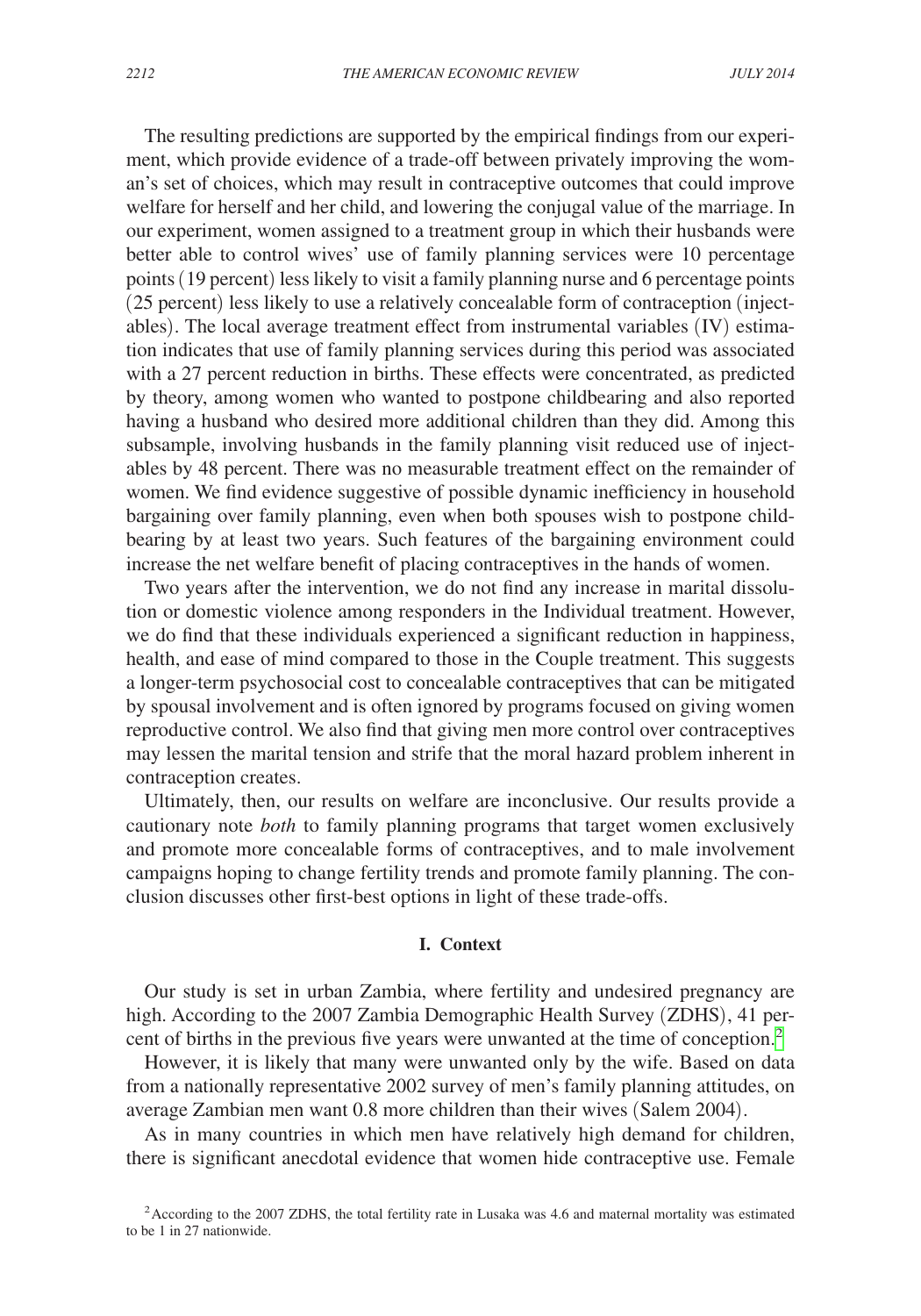demand is consequently higher for less visible methods such as injectables, which are superior to the pill in terms of both efficacy and concealability.<sup>3</sup> In a study in Swaziland, for example, injectables and IUDs were reported to be the most popular methods because they do not have to be taken every day and are easy to hide (Gule 1994). Correspondingly, data from our baseline survey in Zambia indicate that a high fraction of women hide contraceptive use from their husbands. Among the 23 percent of men who claim they are currently "not doing anything to prevent pregnancy," 59 percent have wives who separately report using some method of birth control. Furthermore, 77 percent of women reported preferring "a family planning method that only I know I am using." Likewise, demand for injectables is high: at baseline, 20 percent of women were relying on injectables, and 37 percent said they hoped to use them in the future.

In Lusaka, contraceptives—including pills, condoms, and injectables—can be obtained through public clinics, private clinics, or pharmacies; however, the price of access fluctuates widely. Injectables have been available in Zambia for many years, but are often either stocked out or pulled out of the market (ACQUIRE Project 2005). [4](#page-3-1) According to a comprehensive assessment of stockouts conducted by USAID, between October and December 2007, 53 percent of hospitals and health clinics in Zambia were stocked out of injectables for an average of 54 out of 90 days, and 28 percent were stocked out of contraceptive pills for an average of 35 out of 90 days (Ali et al. 2008). During the time of our study, there were frequent stockouts and very long waiting times at clinics, leading to high variance in supply. According to personnel at the clinic in which we conducted our study, the year before our study injectables were out of stock more than half of the time.<sup>5</sup> Although patients could purchase injectables outside of the clinic and bring them in to be administered, nurses reported that average wait times for family planning visits were typically more than two hours, and often approached three to four hours.

Though spousal consent was required by law until 2005, women are no longer officially required to have their husbands' approval in order to obtain contraceptives through public clinics in Zambia. Anecdotally, however, health care providers in rural Zambia, as in other parts of rural Africa, still commonly refuse to give contraceptives to women without the explicit consent of their husbands. For long-term methods such as implants and IUDs, this practice has been reported in urban areas as well

<span id="page-3-0"></span><sup>&</sup>lt;sup>3</sup> Women report hiding their contraceptives through various creative strategies: obtaining them from clinics close to the market while they do their shopping, or hiding them in bags of maize meal, outside under a stone, in their daughter's rooms, in the roofs, or with a female friend. In a survey of studies across Africa, documented covert use has ranged from 6 percent to 20 percent (Biddlecom and Fapohunda 1998). According to Kaler (2000, p. 703), "The desire of women to gain control over the means of regulating their fertility [...] and the need for this seizure of control to be invisible to the eyes of the husband [...] leading to the dominance of the Depo-Provera injection, the most 'private' of all available methods[...]." Zulu (1998, p. 24) explains one woman's predicament in Malawi: "She said she could not go for sterilization since the hospital requires the husband's approval. She ruled out pills because it would be easy for the husband to catch her since pills are taken every day. She thought the injection was the best option for her since it is administered once in three months, and she could lie to her husband that she went to the hospital for a vaccine."<br><sup>4</sup>Until the mid-1990s, most women in Zambia who used modern family planning methods used either oral con-

<span id="page-3-1"></span>traceptives or the condom. Interventions sought to expand contraceptive choice, in particular working to overcome long-standing biases against injectables, which had essentially been banned in the country since 1982. This led to increased take-up of all methods, and injectables (registered in 2004) were found to be particularly popular (Pfizer

<span id="page-3-2"></span><sup>&</sup>lt;sup>5</sup> Interview, Nurse Grace Daka, Chipata Clinic, July 2009.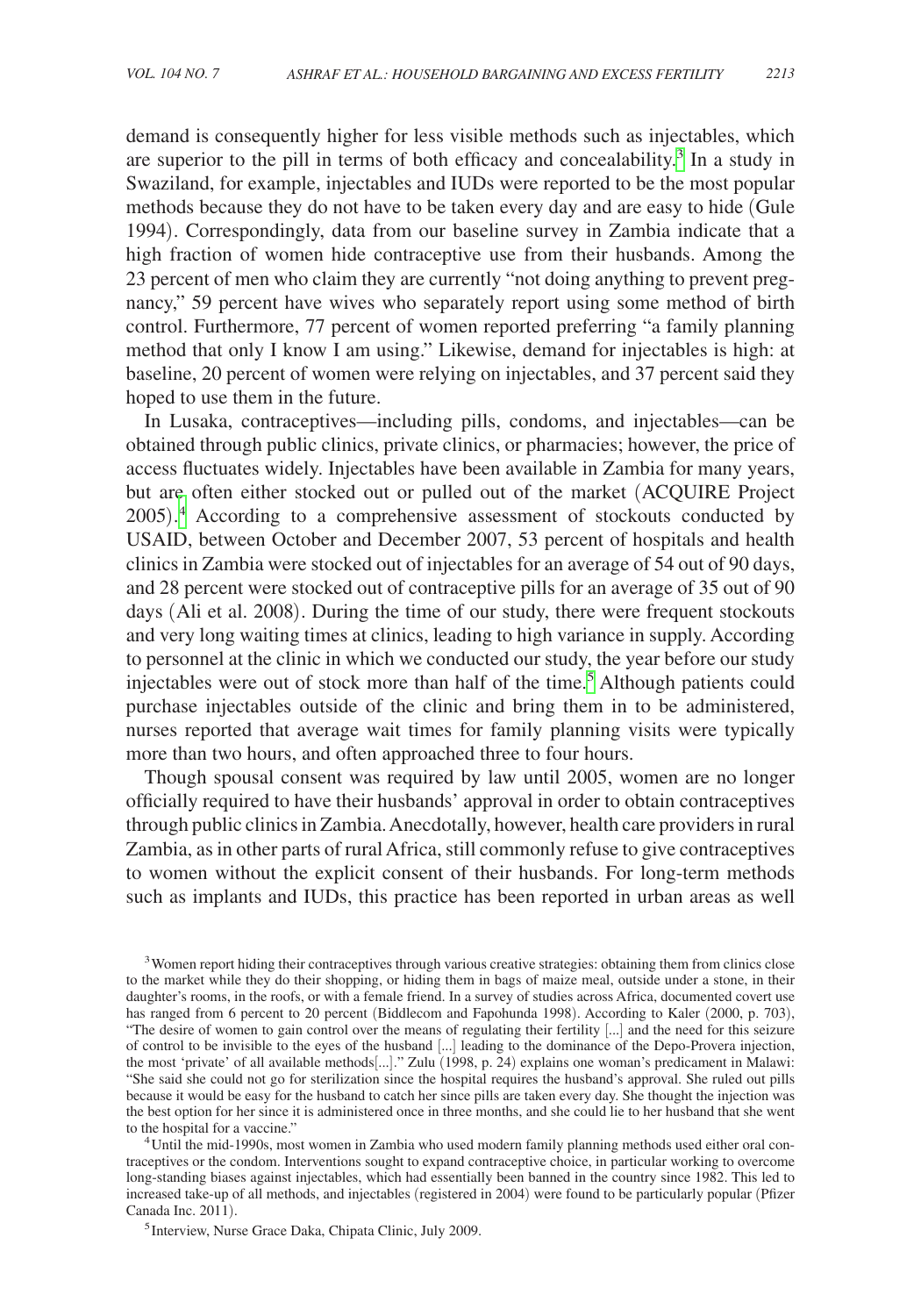(Osei-Hwedie and Osei-Hwedie 1992). Similar practices have been documented in other African countries (Miller et al. 1998).

Perhaps because of spousal consent practices, men are generally aware of the existence of injectables. In the 2007 ZDHS, 75.1 percent of men knew about injectables despite the fact that only 18.8 percent of women had ever used them (Central Statistical Office 2009). However, since husbands rarely visit the clinic, women likely have more precise information regarding current availability.

There is anecdotal evidence that suspicion over hidden contraception has contributed to increased marital tension in some households (Kaler 2000). According to Chikovore et al. (2002, p. 317), couples engage in a process of "hide-and-seek," where "women acquire and use contraceptives secretly while men search for evidence of use." In in-depth interviews we conducted with women drawn from the same population as our study sample, women stressed the challenge of husbands generally being suspicious. As one woman described, "women are ever worried, especially those on pills because it's not easy to hide pills in these small houses of ours. For the injectables, they are less worried because a man cannot easily tell unless…you are not conceiving."

## **II. Conceptual Framework**

We provide a basic conceptual framework with which to analyze what occurs when women's decision rights over contraception are curtailed by spousal consent rules (which shut down moral hazard), both in our experiment and in the long run. This distinction is important because, when women were given more autonomy over contraceptive choice in the context of our experiment, husbands' beliefs about their wives' ability to access contraception were also potentially altered.<sup>[6](#page-4-0)</sup> We think of the long run as the point at which the supply of injectables has become sufficiently widespread and consistently available that the scope for moral hazard is transparent to all parties. Although testing for long-run predictions is outside of the scope of this paper, it is useful to have a framework for thinking about them in order to interpret our results.

We begin by deriving predictions based on a collective bargaining model (Browning and Chiappori 1998; Chiappori, Fortin, and Lacroix 2002), with the fundamental assumption that spouses can bargain efficiently. To provide a benchmark, we assume that utility is transferable within the household, and remain agnostic as to which bargaining solution is used.<sup>[7](#page-4-1)</sup> We also assume a fixed distribution of bargaining weights, and predict how moral hazard affects outcomes given this fixed distribution.<sup>[8](#page-4-2)</sup> We make predictions for both the experiment and the long run, using this benchmark model. We then introduce a particular cost to the household of moral

<span id="page-4-0"></span><sup>&</sup>lt;sup>6</sup> In particular, husbands in the Individual condition knew about the existence of injectables but did not necessarily know that their wife had free and guaranteed access to them, whereas in the Couple condition the husband and wife had the same beliefs about access. Importantly, our setting is one in which both men and women knew of the existence of injectables prior to our study but the supply was very limited and erratic.

<span id="page-4-1"></span><sup>&</sup>lt;sup>7</sup> See for instance Manser and Brown (1980) and McElroy and Horney (1981) for models of cooperative bargaining in which explicit bargaining concepts are analyzed.

<span id="page-4-2"></span> $8$ One effect of increasing moral hazard may be to increase the bargaining weight of the wife, although this is not certain. This could lead to a type of dynamic inefficiency, where even if there is agreement on the wife's most preferred option in the first period (here, not having a child), the husband wants to avoid any contraception that introduces moral hazard as it could affect her bargaining power in the second period, and thus the couple may reach an inefficient outcome. We find evidence consistent with this outcome, described in Section IV.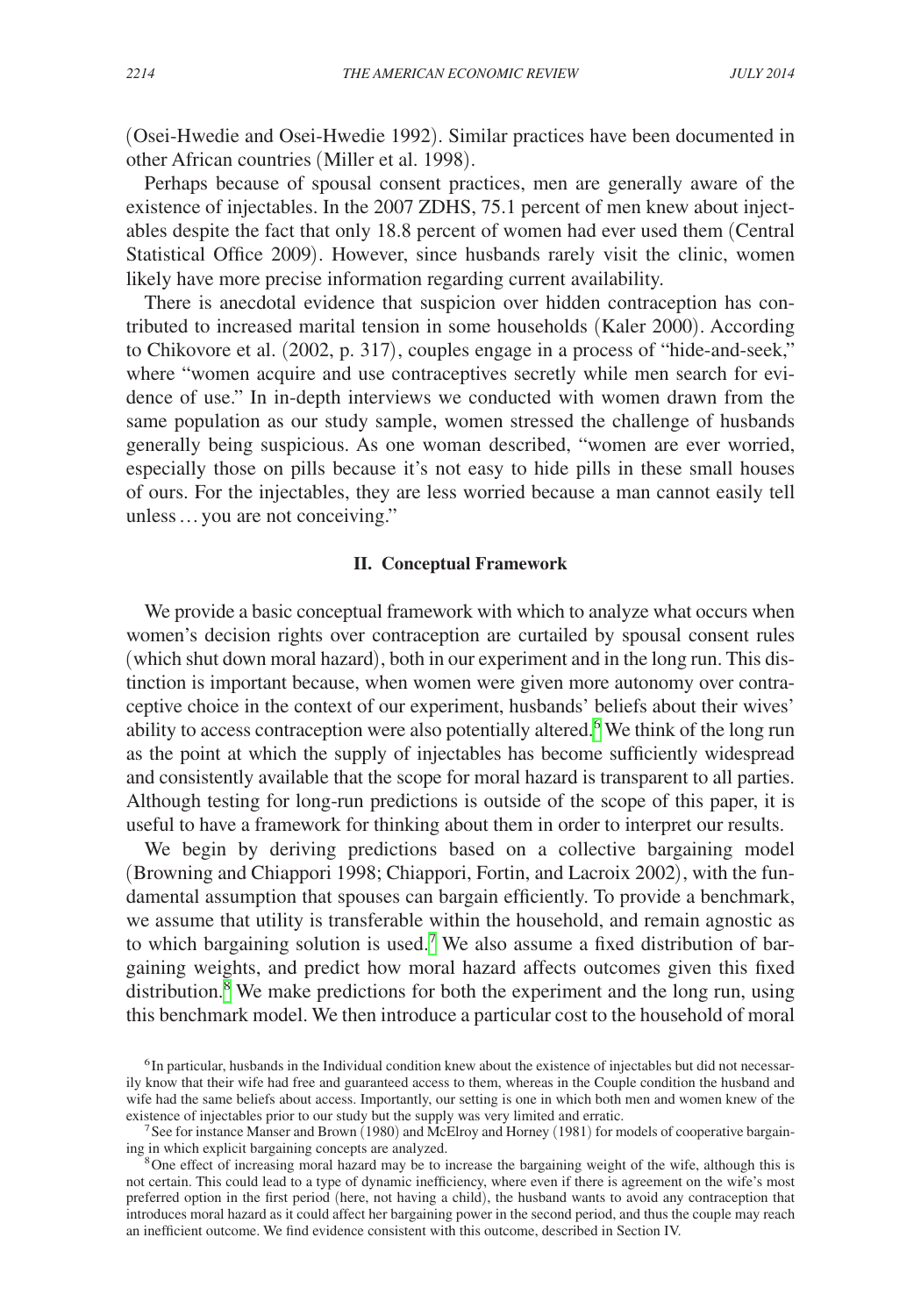hazard in intimate settings, a shading by the husband that arises from aggrievement (Hart and Moore 2008), and show how the incorporation of this psychosocial cost has different long-run implications. In the online Technical Appendix, we show mathematically how this can arise even in the absence of commitment and transferable utility via a noncooperative bargaining model with moral hazard where efficient bargaining is not assumed.

# A. *Bargaining Efficiently*

Although traditionally collective bargaining frameworks have ruled out informational frictions of the kind generated by moral hazard, we can use as a benchmark case what we might expect if spouses were able to redistribute surplus amongst themselves efficiently in the face of a moral hazard constraint. Consider the choice of whether the wife should use contraception. We are interested in the case in which the wife does not want another child and the husband does.

**Case 1:** Contraception is Pareto-efficient. Consider first couples for which the Pareto-efficient choice *absent moral hazard* involves using contraception. This happens whenever the wife's net increase in payoff from not having a child (including the various costs of acquiring and using contraception) is greater than the husband's net decrease in payoff. The collective paradigm assumes that the couple coordinates on using contraception and the husband receives some form of compensation. Since the couple, absent moral hazard, coordinates on the wife's *most preferred choice* (that is, since there is no tension between the wife's preferences and what the "marital contract" is designed to have her do), there is no reason to anticipate that, when this decision is not observable, the couple would coordinate on inducing the wife to not use contraception.

As there is nothing to prevent the couples in question from taking the efficient action, they will use contraception whether it is observable or not. Importantly, thus, we expect no differences across the Individual and Couple groups in injectables use for these couples.<sup>[9](#page-5-0)</sup>

**Case 2:** No use of contraception is Pareto-efficient. Consider now the couples for which the Pareto-efficient choice *absent moral hazard* is not to use contraception; that is, the wife's net increase in payoff from not having a child is lower than the husband's net decrease in payoff. While the exact outcome of introducing moral hazard depends on the employed bargaining solution and the spouses' preferences toward risk, we may nevertheless reach several conjectures.<sup>[10](#page-5-1)</sup>

Note first that the nonobservability of contraception use tends to make intra-household bargaining less efficient (simply by reducing the number of contractible contingencies) since these couples are coordinating on the wife taking her *least preferred option*. Given these inefficiencies, it follows that the larger the scope

<span id="page-5-1"></span>

<span id="page-5-0"></span><sup>&</sup>lt;sup>9</sup>In the Individual treatment, showing her husband the voucher may lead to a renegotiation in favor of the husband and thus she may prefer to remain silent, use the contraception, and make the transfer as agreed upon in the status quo. In the Couple treatment, she may need to provide him more transfers. Her payoffs then would be higher in the Individual condition.<br><sup>10</sup>We describe below one reduced-form way of introducing moral hazard, with risk neutrality.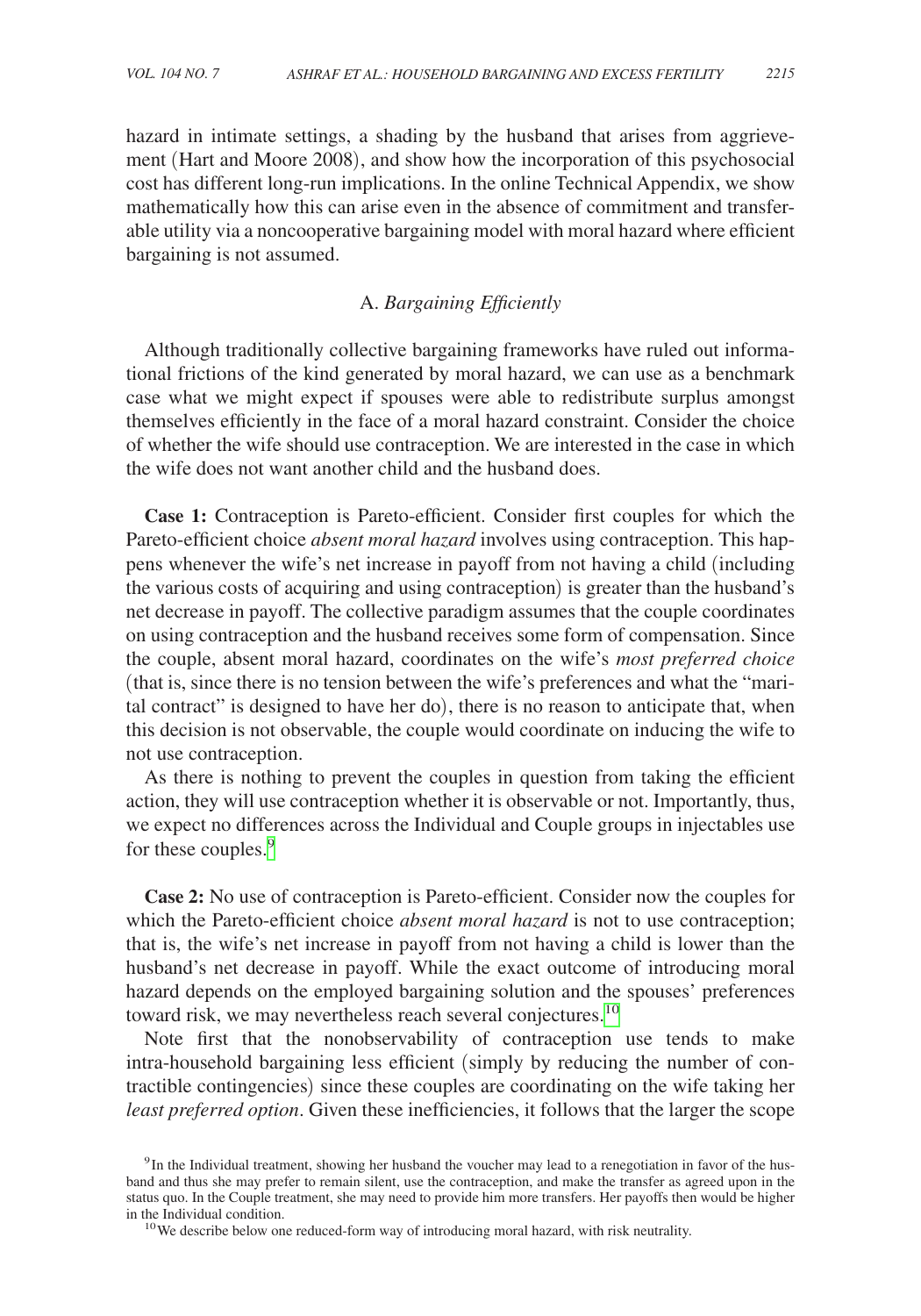for moral hazard in the long run, the (weakly) lower the surplus created by the couple. Because of this, more of these couples should either start using contraception or revert to their outside options such as the payoffs under divorce or the payoffs accruing in a noncooperative outcome (Lundberg and Pollak 1993). Said differently, contraception take-up should increase in the long run together with moral hazard, if moral hazard is not so severe that couples start separating.<sup>[11](#page-6-0)</sup>

## B. *Costs of Moral Hazard*

One specific way to incorporate moral hazard into a collective model that, although reduced form, yields insight, is through a psychosocial cost that reduces the surplus of the couple. We allow the husband to feel aggrieved and act as a "difficult" husband, depending on his level of suspicion concerning the wife's use of contraception. Although injectables are virtually undetectable, his suspicion should increase as time goes by without his wife conceiving. The language of aggrievement is taken from Hart and Moore (2008), where becoming a "difficult" husband in our setting is what Hart and Moore model as ex post uncontractible shading. In our setting, the informal contract makes clear the expectation of childbearing as part of the marital arrangement, a strong cultural norm. The husband can become "aggrieved" when these expectations for children are not met (or not met quickly enough) when there is a possibility for shirking by the wife. Shading thus arises here from the suspicion that the reason for not having a child is shirking, and not bad luck.<sup>[12](#page-6-1)</sup>

The perception that a partner could be keeping something private can create a feeling of distrust and social exclusion, which then translates to worse emotional outcomes for the partner perceived as concealing (for a review see Williams 2007). This is supported by qualitative work we conducted with study subjects several years after the experiment in which we asked a representative sample of 30 men how they would interpret a voucher for family planning services being handed to them, showing them a replica of the voucher used in the experiment. They talked of a feeling of being "not excluded from something that belongs to me too" and having "control over her visit to the clinic because if I don't get involved she might get birth control for five years while I still want to have children." The inclusion of men gives them more control—and hence ability to obstruct women's choices—but at the same time the psychological benefit to the husband can have positive spillovers on the wife. If the couple had coordinated on not using contraception and having another child, the presence of this effect of moral hazard would lead the husband to become increasingly aggrieved as his wife does not conceive, suspecting that she is using contraception and shirking their contract—and thus impose a loss on the wife.

<span id="page-6-1"></span><span id="page-6-0"></span>

<sup>&</sup>lt;sup>11</sup>In our case, we do not find evidence of treatment effects on separation or violence. <sup>12</sup>Shading here is thus based on the subjective probability of an unobservable action (that is, contraception), while it comes from an observable price in Hart and Moore (2008). If the husband and wife can transfer utility contingent on the birth of a child, they can write a contract that implements no use of contraception even in the absence of shading. Thus, if the husband's shading decision is based on his rational belief, he will not shade under such a contract and shading will be irrelevant in equilibrium. There are two potential reasons why this might not be the case: (i) The couple cannot write a child-contingent contract, as in the noncooperative model below, or (ii) the husband has an "automatic"/hard-wired response of feeling aggrieved to expectations not being met. This hard-wired response is predictable and based, as we describe below, on his subjective probability that the reason for expectations not being met is contraceptive use (and not bad luck, for example).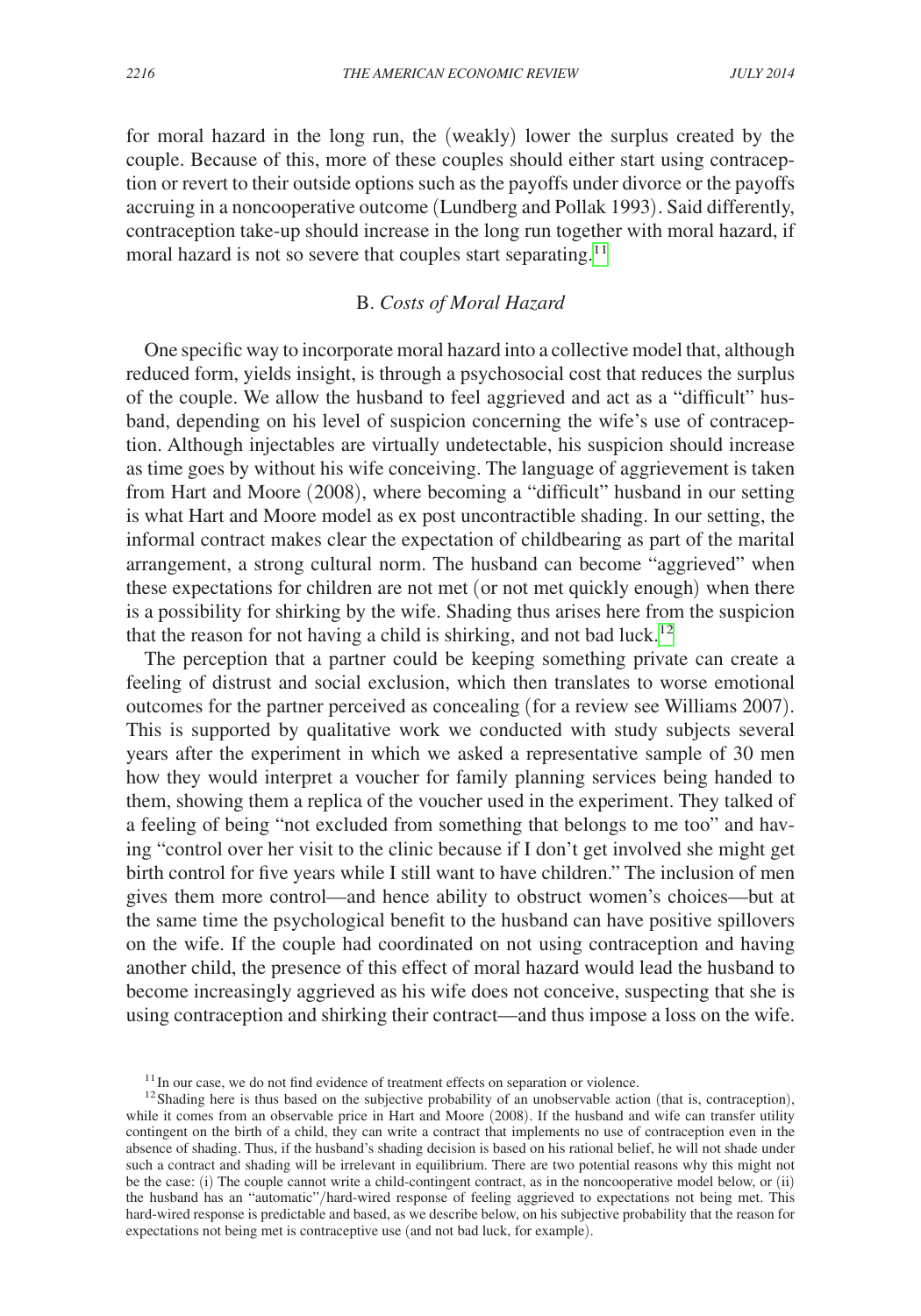Of course, the husband has to feel confident enough that the wife's shirking or taking contraception is the reason for a delay in conception. That will be the case only when the scope for moral hazard is high enough (say because the supply of contraceptives is known to be high). She might use contraception as long as he does not (sufficiently) suspect. Thus we would observe couples who would not have used contraception absent moral hazard, but who use contraception once the scope for moral hazard increases. However, if suspicion and aggrievement is high enough for example, if the supply of injectables becomes guaranteed and widespread while men's expectations of the marital contract (reference point) remain constant—contraceptive use could easily revert back to baseline levels in the long run.

## C. *Aggrievement in a Noncooperative Model*

Interestingly, the model of aggrievement, and its results, do not require assumptions of commitment, transferable utility, or even efficiency. In the online Technical Appendix, we analyze a model of how aggrievement arises in a noncooperative game, in which husband and wife cannot reach binding agreements (i.e., each spouse's action is a best response to the other spouse's action). Aggrievement is in this case precisely ex post noncontractible shading. The predictions for the experiment itself are similar to those of the cooperative model above. In the long run we assume, as above, that the husband has the right beliefs concerning the scope for moral hazard.<sup>[13](#page-7-0)</sup> We find a possibility that, among couples with misaligned preferences for fertility, increased supply of concealable contraceptives past a certain threshold could generate a mistrust that leads to welfare losses for *both* husband and wife, akin to Akerlof (1970). This ultimately could lead to less use of injectables overall and lower subjective well-being for both parties in the long run.

# D. *Mapping Predictions to the Experimental Setting*

In the experiment, the scope for moral hazard was not known to both parties in the Individual treatment: although husbands knew about the existence of injectables, it was only in the Couple treatment that they knew with certainty that the availability of injectables was guaranteed for their wife. Under both a collective and a noncooperative model, because of a simple revealed preference argument (the wife could choose to turn over the voucher to the husband or use it in the Individual condition), and because the husband has decision rights over the use of the voucher in the Couple group, we would predict that contraceptive use and welfare would be higher for women in the Individual treatment than in the Couple treatment. Although we cannot test for the long-run predictions of the framework without a different experiment, we can use follow-up data from our experiment to shed light on what mechanisms might be at play in the long run by testing for psychosocial costs. Our framework predicts greater aggrievement arising from the enhanced scope for moral hazard that increased supply creates among couples with misaligned preference. In the long run, as injectables become widespread, a potential outcome (holding preferences constant) is that the use

<span id="page-7-0"></span><sup>&</sup>lt;sup>13</sup>Note that, in all cases, men being aware of the enhanced ability to access injectables actually increases moral hazard, since injectables are practically undetectable.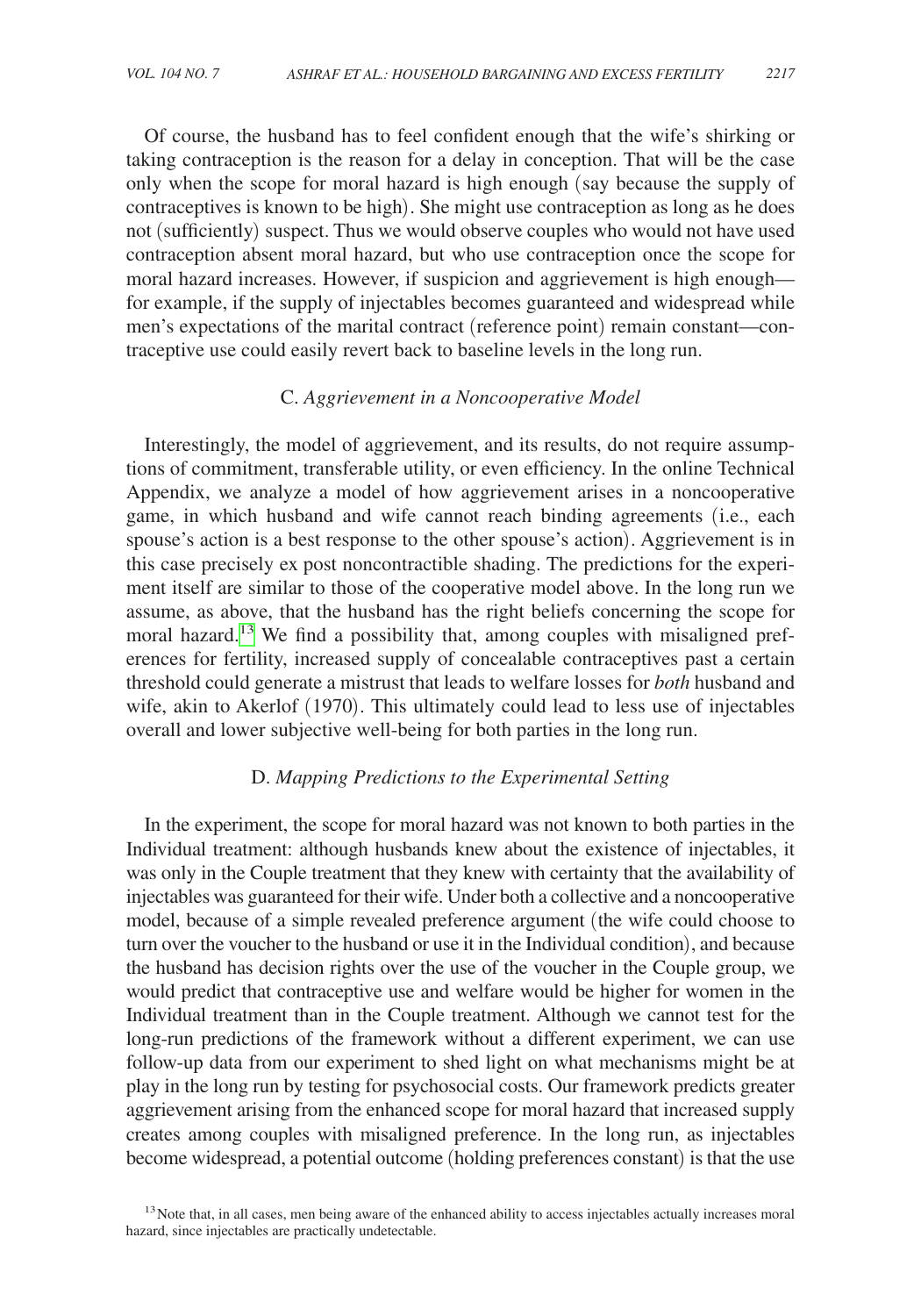of injectables would decline and fertility would either remain the same or increase, depending on the extent of the aggrievement from husbands.<sup>[14](#page-8-0)</sup>

#### **III. Experimental Design and Data**

This section describes the sample for the field experiment, the survey data gathered, and how we implemented the experimental conditions above and measured their impact.<sup>[15](#page-8-1)</sup>

# A. *Sample*

We recruited subjects from the catchment area of Chipata Clinic, a large government clinic that serves low-income "compound" neighborhoods in Lusaka. Community health workers (CHWs) from the clinic were hired to recruit subjects through home visits. Married women of childbearing age (18–40) were invited to participate in the study if they: (i) currently lived with their husband; (ii) had last given birth between January 2004 and December 2006; (iii) were not currently pregnant; (iv) had neither been sterilized nor had a hysterectomy; (v) were not known to have health conditions for which hormonal contraceptives are contraindicated; and (vi) agreed to participate in a survey and information session about family planning together with their husband[.16](#page-8-2) Although the voucher intervention only required the husband's presence in the Couple condition, criteria (vi) was imposed on all subjects in order to prevent higher rates of attrition among those assigned to the Couple condition relative to those in the Individual condition. Recruitment was conducted in two stages using two different sampling frames during July 2006 to April 2007, described in detail in the online Appendix.

[Figure 1](#page-9-0) illustrates the stages of our experiment, with relevant sample sizes. The experiment consisted of a baseline survey in the first visit administered solely to the wife, during which an appointment was made for a second visit with both the wife and husband. Treatment (Individual versus Couple) was then randomly assigned.<sup>17</sup> Among the 1,031 women eligible for inclusion in the experiment, 749 participated, including 371 assigned to the Couple treatment condition and 378 assigned to the Individual condition. Figure 1 shows the breakdown of reasons for nonparticipation. Nonparticipation overwhelmingly reflected resource constraints on the part of the investigators and a strict timeline for completion of the study, both of which caused us to halt recruitment efforts before all households could be reached for a second visit.

Given that recruitment was double-blind, drop-out happened before assignment was revealed to either subjects or enumerators. Hence, it is safe to assume

<span id="page-8-0"></span> $14$ Of course, it is possible that as countries get richer, both male and female preferences for contraception and fertility will change, which could lessen this effect.

<span id="page-8-1"></span><sup>&</sup>lt;sup>15</sup>This experiment is part of the larger Zambian Contraceptive Access Study (ZCAS). Ashraf, Field, and Leight (2012) explore the implications of lowering the price of contraception in the combined treatment group compared to a control group that did not receive the voucher, while this paper focuses on the difference between the Individual

<span id="page-8-2"></span><sup>&</sup>lt;sup>16</sup> Each of these inclusion criteria was screened by the CHW during recruitment visits. In addition, women were thoroughly screened for health conditions for criteria 3 and 5 if and when they visited the family planning nurse at Chipata clinic. Disqualifying health conditions included diabetes, heart disease, and high blood pressure.

<span id="page-8-3"></span><sup>&</sup>lt;sup>17</sup>Our choice to balance treatment assignment on baseline characteristics prevented us from randomizing earlier.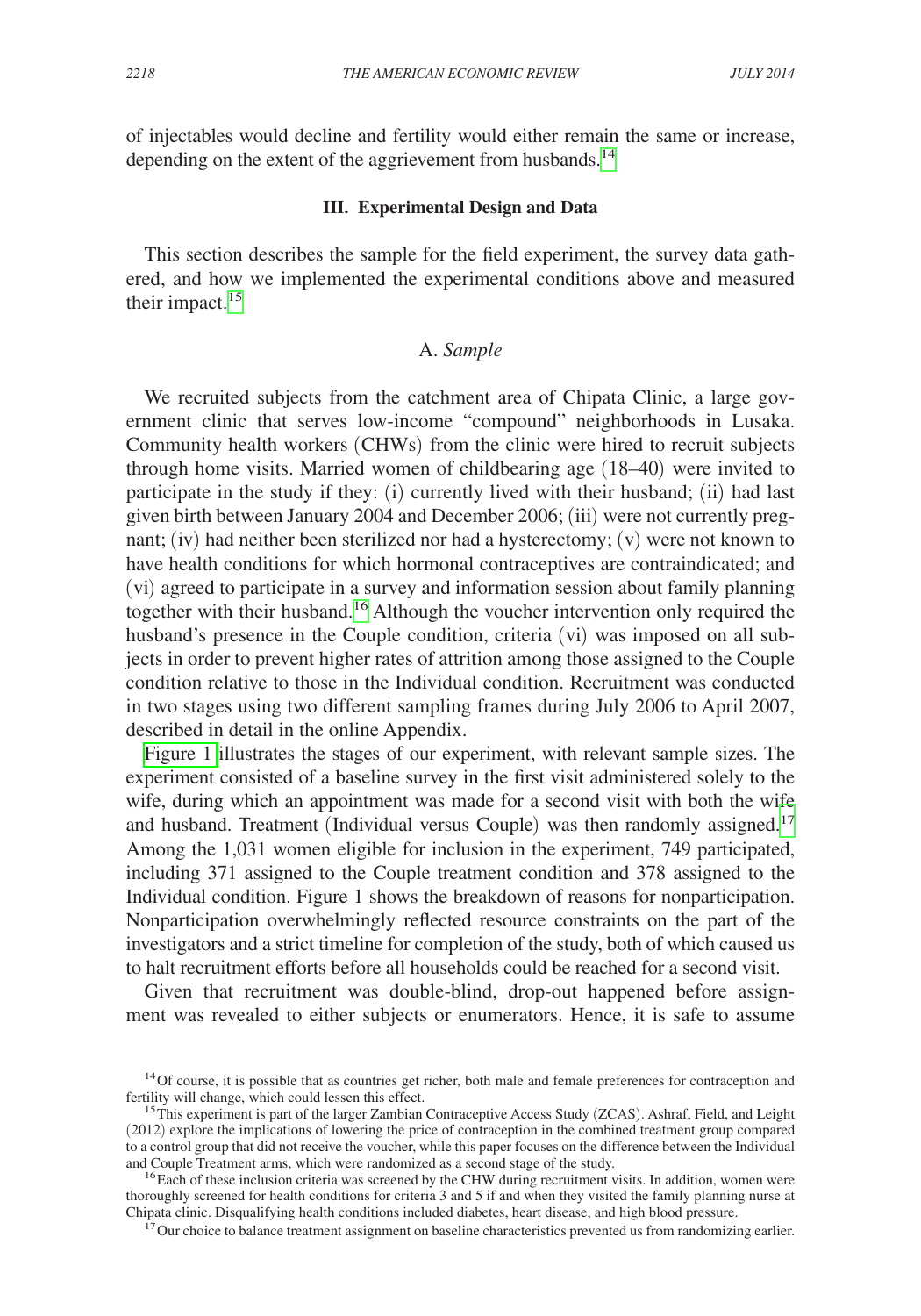<span id="page-9-0"></span>

Figure 1. Experimental Design

that factors determining nonparticipation were orthogonal to treatment assignment.<sup>18</sup> Correspondingly, rates of nonparticipation were almost identical across treatment arms (28.4 percent in the Couple arm and 26.2 percent in the Individual arm). [Table 1,](#page-10-0) which reveals that treatment arms in the final sample (excluding nonparticipants) remained balanced on all observables, provides further evidence that nonparticipation was independent of treatment assignment.<sup>[19](#page-9-2)</sup>

Approximately two years later, we conducted a follow-up survey in which we reinterviewed 94 percent of individuals, leaving a final sample of 706. Only 1 percent of study subjects could not be accounted for (an additional 3 percent had passed away and 2 percent refused). There were no significant differences in attrition rates at follow-up across treatment arms.

<span id="page-9-1"></span><sup>&</sup>lt;sup>18</sup> Importantly, no subjects dropped out of the study midway through the second visit, which was when treatment assignment was revealed.

<span id="page-9-2"></span> $1<sup>5</sup>$  Although this nonparticipation is not a threat to internal validity, it could still affect external validity: some amount of nonparticipation may reflect subjects' tacit unwillingness to participate in the study. However, the direction of bias due to this type of sample selection is unclear. See online Appendix Section II and online Appendix Table A.2 for discussion.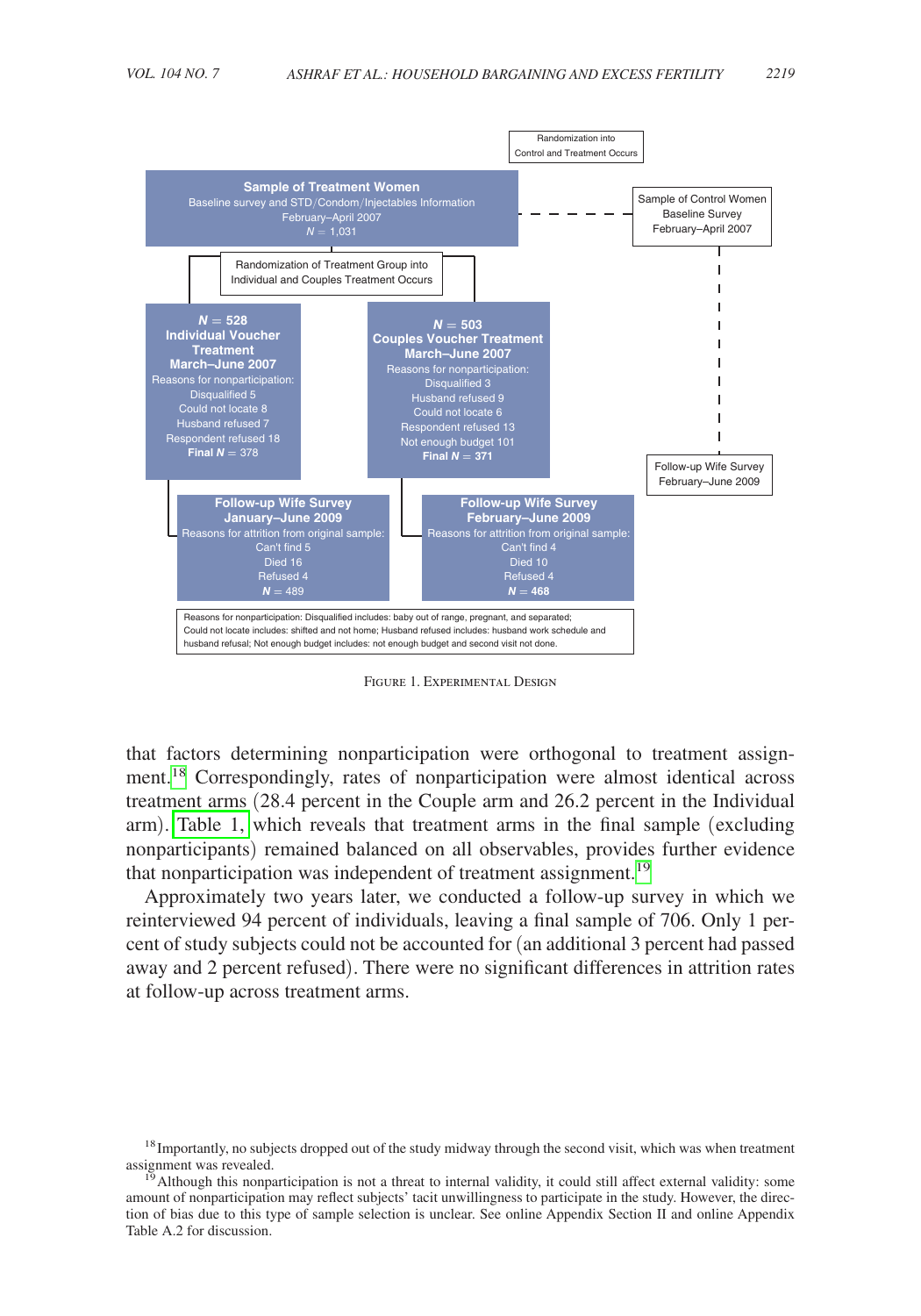<span id="page-10-0"></span>

|                                                                                                          | Individual treatment |                 | Couple treatment |                |                |            |                 |
|----------------------------------------------------------------------------------------------------------|----------------------|-----------------|------------------|----------------|----------------|------------|-----------------|
|                                                                                                          | Standard             |                 | Standard         |                |                |            |                 |
|                                                                                                          | Mean                 | error           | Obs.             | Mean           | error          | Obs.       | <i>p</i> -value |
| Panel A                                                                                                  |                      |                 |                  |                |                |            |                 |
| Highest schooling attained                                                                               | 6.673                | 0.225           | 339              | 6.487          | 0.159          | 339        | 0.409           |
| Husband's highest schooling attained<br>(reported by wife)                                               | 9.536                | 0.205           | 343              | 9.377          | 0.145          | 337        | 0.436           |
| Ideal number of children                                                                                 | 3.915                | 0.115           | 378              | 3.997          | 0.0817         | 371        | 0.476           |
| Age                                                                                                      | 27.58                | 0.456           | 378              | 27.65          | 0.324          | 368        | 0.873           |
| Husband's age (reported by wife)                                                                         | 34.50                | 0.547           | 339              | 34.46          | 0.390          | 327        | 0.938           |
| Husband's ideal number of children<br>(reported by wife)                                                 | 4.184                | 0.142           | 359              | 4.286          | 0.101          | 346        | 0.471           |
| Has ever used a modern contraceptive method                                                              | 0.889                | 0.0237          | 378              | 0.873          | 0.0168         | 371        | 0.511           |
| Wife has monthly income                                                                                  | 0.347                | 0.0353          | 378              | 0.396          | 0.0251         | 371        | 0.160           |
| Wife knows when she is most fertile                                                                      | 0.142                | 0.0251          | 346              | 0.103          | 0.0178         | 339        | 0.126           |
| Wife wants to become pregnant in<br>following two years                                                  | 0.262                | 0.0324          | 378              | 0.275          | 0.0230         | 371        | 0.688           |
| Age wife married                                                                                         | 19.39                | 0.304           | 373              | 19.03          | 0.216          | 366        | 0.238           |
| Catholic                                                                                                 | 0.217                | 0.0304          | 378              | 0.226          | 0.0216         | 371        | 0.755           |
| Comparison of happiness with other women in region<br>$(1 = \text{very unhappy}, 5 = \text{very happy})$ | 3.579                | 0.0654          | 378              | 3.563          | 0.0464         | 371        | 0.806           |
| Comparison of health with other women in region                                                          |                      |                 |                  |                |                |            |                 |
| $(1 = \text{very poor}, 5 = \text{excellent})$                                                           | 3.619                | 0.0562          | 378              | 3.657          | 0.0400         | 370        | 0.502           |
| Number of years respondent lived in Lusaka                                                               | 18.33                | 0.788           | 378              | 17.88          | 0.561          | 369        | 0.562           |
| Couple has electricity                                                                                   | 0.410                | 0.0359          | 378              | 0.391          | 0.0255         | 371        | 0.592           |
| Formally married                                                                                         | 0.886                | 0.0236          | 378              | 0.879          | 0.0167         | 371        | 0.749           |
| Number of days in past seven days couple has sex                                                         | 2.067                | 0.121           | 373              | 2.068          | 0.0858         | 369        | 0.995           |
| Number of days in past month couple has sex                                                              | 7.920                | 0.395           | 374              | 8.180          | 0.280          | 367        | 0.510           |
| Number of children husband has with other women<br>Frequency at which couple has talked                  | 0.289                | 0.0335          | 367              | 0.283          | 0.0237         | 364        | 0.861           |
| about contraception in last year                                                                         | 1.775                | 0.0768          | 378              | 1.701          | 0.0546         | 371        | 0.334           |
| Couple has ever disagreed on number of children                                                          | 0.138                | 0.0248          | 378              | 0.127          | 0.0176         | 371        | 0.661           |
| Couple has ever disagreed on contraception use                                                           | 0.106                | 0.0230          | 378              | 0.116          | 0.0163         | 371        | 0.661           |
| Have used contraceptive method<br>without husband's knowledge                                            | 0.138                | 0.0253          | 377              | 0.138          | 0.0179         | 370        | 0.997           |
| Husband drinks at least two to three times a week                                                        | 0.410                | 0.0360          | 378              | 0.418          | 0.0256         | 371        | 0.830           |
| Husband has ever threatened physical violence                                                            | 0.516                | 0.0364          | 378              | 0.566          | 0.0259         | 371        | 0.169           |
| Wife ever pressured to have sex                                                                          | 0.500                | 0.0366          | 378              | 0.518          | 0.0260         | 371        | 0.632           |
| Husband does budgeting                                                                                   | 0.143                | 0.0261          | 378              | 0.157          | 0.0186         | 370        | 0.595           |
| Husband decides major purchases                                                                          | 0.655                | 0.0349          | 377              | 0.647          | 0.0248         | 371        | 0.813           |
| Joint F-statistic                                                                                        |                      |                 |                  |                |                |            | 12.860          |
| $p$ -value                                                                                               |                      |                 |                  |                |                |            | 0.996           |
| Panel B                                                                                                  |                      |                 |                  |                |                |            |                 |
| Using any method at baseline                                                                             | 0.841                | 0.0259          | 377              | 0.869          | 0.0184         | 366        | 0.280           |
| Number of living children                                                                                | 2.950                | 0.132           | 377              | 2.986          | 0.0941         | 366        | 0.781           |
| Using injectable at baseline                                                                             | 0.202                | 0.0300          | 377              | 0.221          | 0.0214         | 366        | 0.511           |
| Using pill at baseline                                                                                   | 0.297                | 0.0337          | 377              | 0.306          | 0.0240         | 366        | 0.791<br>0.352  |
| Using a hormonal contraceptive at baseline<br>Has ever used an injectable contraceptive method           | 0.501                | 0.0367          | 377              | 0.536<br>0.407 | 0.0261         | 366<br>371 |                 |
| Months since last birth (at recruitment)                                                                 | 0.405<br>15.57       | 0.0359<br>0.445 | 378<br>377       |                | 0.0255         | 366        | 0.950<br>0.536  |
| Husband's age (reported by husband)                                                                      |                      |                 |                  | 15.30<br>34.24 | 0.317          |            | 0.438           |
| Husband's highest schooling attained                                                                     | 33.80<br>8.831       | 0.563<br>0.213  | 376<br>378       | 8.682          | 0.400<br>0.151 | 371<br>371 | 0.485           |
| (reported by husband)<br>Husband's ideal number of children                                              | 4.168                | 0.148           | 374              | 4.435          | 0.105          | 368        | 0.072           |
| (reported by husband)                                                                                    |                      |                 |                  |                |                |            |                 |
| Husband's average monthly income<br>$(1,000$ USD $)$ (reported by husband)                               | 0.131                | 0.0160          | 378              | 0.153          | 0.0114         | 371        | 0.162           |
| Wife earned money in previous month                                                                      | 0.403                | 0.0363          | 375              | 0.450          | 0.0257         | 369        | 0.194           |
| Husband works 40+ hours                                                                                  | 0.575                | 0.0374          | 360              | 0.546          | 0.0267         | 346        | 0.442           |
| Wife ever pressured violently to have sex                                                                | 0.128                | 0.0253          | 375              | 0.149          | 0.0180         | 370        | 0.415           |
| Husband decides savings                                                                                  | 0.614                | 0.0356          | 378              | 0.622          | 0.0254         | 368        | 0.811           |
| Husband holds the money                                                                                  | 0.164                | 0.0275          | 372              | 0.171          | 0.0195         | 368        | 0.793           |

| TABLE 1—SUMMARY STATISTICS FOR FINAL SAMPLE |  |  |
|---------------------------------------------|--|--|
|---------------------------------------------|--|--|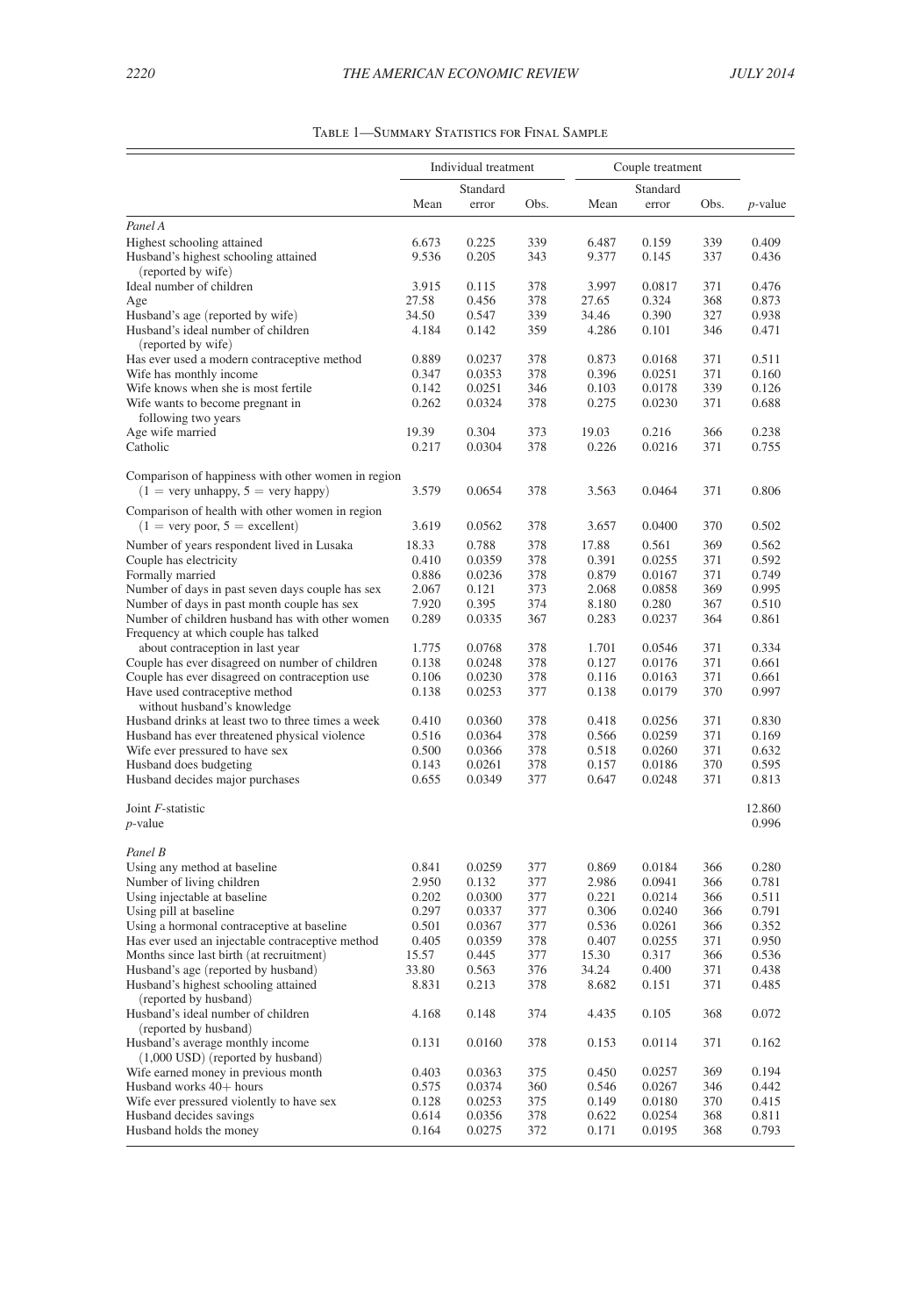## B. *Baseline Survey*

Our baseline survey and voucher intervention for both treatment groups took place between March and June 2007. At the first household visit, a team of one enumerator and one CHW administered the baseline survey to wives only (Figure 1). During this visit, CHWs first rescreened women to ensure that they continued to meet all of the inclusion criteria and still agreed to participate. Eligible women gave consent to participate and were administered a one-hour survey in their homes that collected detailed information about marriage and childbearing, fertility preferences, decision-making in the household, and contraceptive use.

Immediately following the survey, CHWs were responsible for delivering health information about the prevention of sexually transmitted diseases (STDs) and condom use and distributing a three-pack of condoms[.20](#page-11-0) In addition, CHWs gave participants information about the benefits of family planning, the range of family planning methods available at Chipata Clinic, specific information about injectable contraceptives and contraceptive implants including contraindications and side effects, and counseling about dual protection. Husbands were not present during either the survey or the information session of the first visit.

# C. *Experiment*

The key experimental manipulation took place during a second visit in which all households received the voucher described above that guaranteed minimal wait time and access to injectables and implants.<sup>21</sup> Prior to this visit, all women were randomly assigned to either the Couple or Individual condition, which determined whether they were given the voucher alone (Individual) or together with their husband (Couple). Treatment group was assigned dynamically within batches of sur-veys collected from enumerators approximately daily.<sup>[22](#page-11-2)</sup>

The experimental protocol was as follows: when the field team arrived at the couple's home for the second visit, the couple was told that the team would be conducting short surveys of each spouse. To ensure confidentiality, they were surveyed separately and in private. The husband's survey primarily gathered information on fertility preferences and income. The wife's survey contained only questions about whether she had visited a clinic since the previous visit and whether she had seen or heard about the voucher.<sup>[23](#page-11-3)</sup>

<span id="page-11-3"></span>Individual condition could be given the information session and voucher privately. Compensation for participation was given to the husband and wife separately.

<span id="page-11-0"></span> $^{20}$ CHWs all had previous experience working with the clinic to implement information campaigns and home care programs. The script containing the information covered in this visit is provided in online Appendix Section

<span id="page-11-1"></span> $^{21}$  Sufficient condoms, pills, and IUDs were already available at the clinic. To keep waiting lines short we spaced the voucher intervention over four months, distributing about 50 vouchers per week. One injection lasted three–four months.<br><sup>22</sup>Randomization was done using the minmax *t*-statistic method (Bruhn and McKenzie 2008), with treatment

<span id="page-11-2"></span>assignment balanced on the following variables collected in the baseline survey: wife's age, wife's education, current number of living children, reported desired number of children, reported differential in fertility desires between the woman and her husband, whether the woman was currently using injectables, and whether the woman was currently using the pill.  $^{23}$ The main purpose of resurveying wives in this visit was to have women alone so that those assigned to the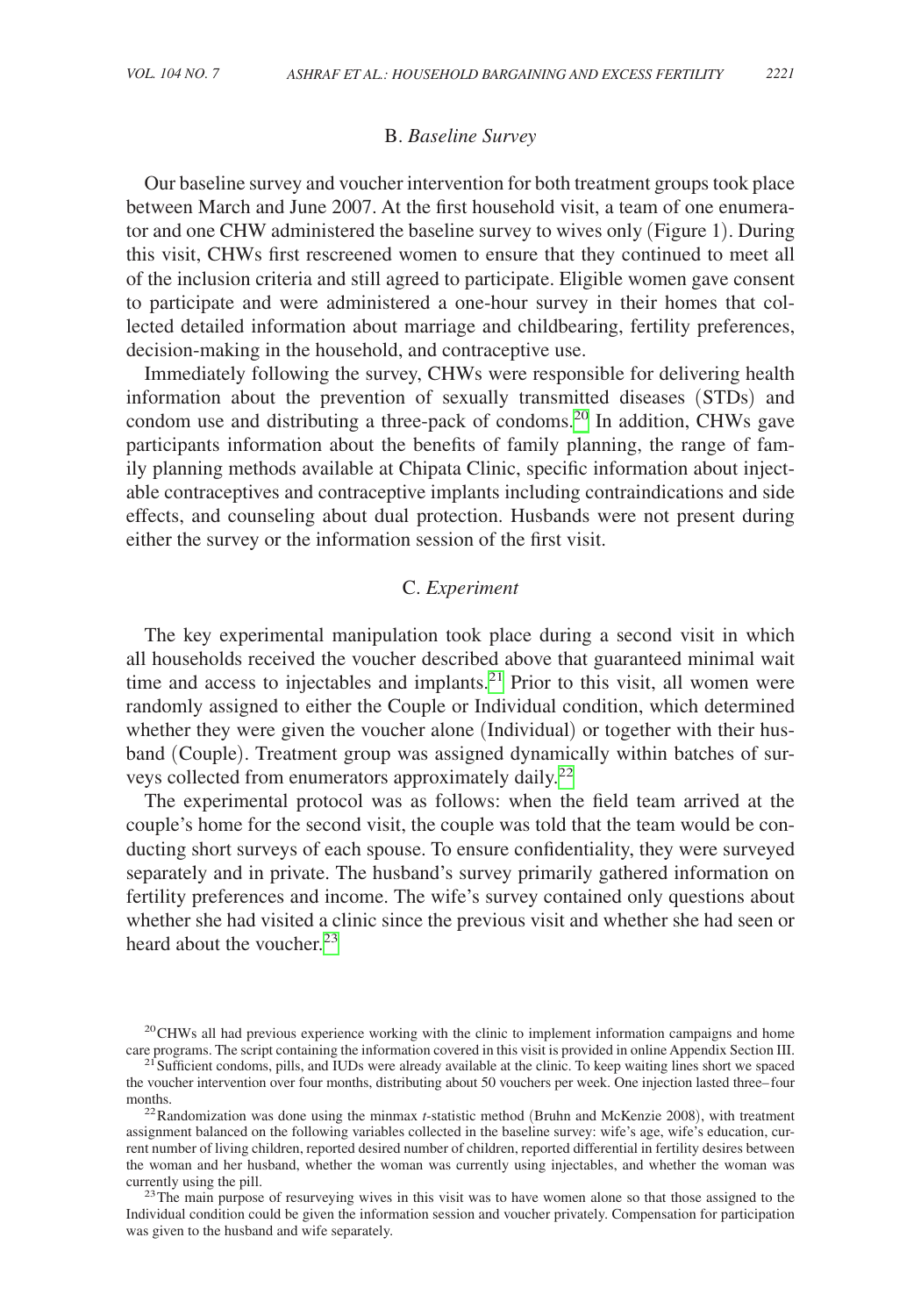Treatment assignment was revealed to the survey team when they removed the survey instrument from the pre-labeled envelope at the start of the interview. In both cases, first the husband was surveyed alone, then the voucher was given out, then the wife was surveyed alone. The difference is that in the Couple condition, the husband and wife received the voucher together, with the voucher given to the husband, whereas in the Individual condition, the wife was given the voucher in private. In the Couple treatment, the husband's National Registration Card (NRC) number was required on the voucher and it was given directly to him. In the Individual treatment, the voucher was given to the wife, it only required her NRC number on it, and she could simply take it and redeem it.<sup>[24](#page-12-0)</sup> Based on responses to debriefing surveys conducted among 48 percent of women in our study, we estimate a 1.1 percent rate of noncompliance with treatment assignment. Throughout the paper we consider only treatment assignment rather than treatment received.

Table 1 presents summary statistics on a wide range of variables available in the baseline broken down by treatment assignment. Panel B describes summary statistics for the variables that were used to balance assignment across the treatment arms, hence, means of these variables are predictably very similar across these two groups. Out of 29 variables not used to balance the sample there are no differences in means that are statistically significant or large in magnitude, indicating that treatment assignment was balanced.

## D. *Clinic Take-Up Data*

To keep track of visits women made to the family planning clinic to redeem their voucher, the nurse hired for the study kept daily visit logs. To ensure that vouchers were not used by individuals outside of our sample, the wife's name and national ID numbers were written on the voucher by enumerators, and women were instructed to bring their ID cards to the clinic at the time of the visit for the nurse to verify.<sup>[25](#page-12-1)</sup> For each woman who came to the clinic to redeem a voucher, the nurse verified her identity, discussed family planning alternatives, and prescribed her desired method of contraception after screening for contraindications. Detailed logs of each visit recorded the date and time of visit, the name and National Registration Code (NRC) number of the woman, the ID number of the voucher, and the desired, prescribed, and received family planning method. Official expiry date of the last voucher was June 23, 2007.

## E. *Follow-Up Surveys*

To study the impact on fertility of birth control access provided through our study, we conducted a follow-up survey approximately two years after the baseline. The

<span id="page-12-0"></span><sup>&</sup>lt;sup>24</sup>The protocol is described in depth in the online Appendix. CHWs and surveyors were responsible for ensuring adherence to the protocol, monitored daily by supervisors.<br><sup>25</sup>These data were also cross-checked with two additional sources: (i) all of the vouchers that were redeemed

<span id="page-12-1"></span>were physically collected from the clinic by the investigators to verify that all women who redeemed a voucher were reported in the nurse's logs; (ii) enumerators conducted a short debriefing survey with each woman in the study as she exited the clinic after her family planning visit. We found no vouchers for women who completed debriefing surveys who were not recorded in the nurse's log.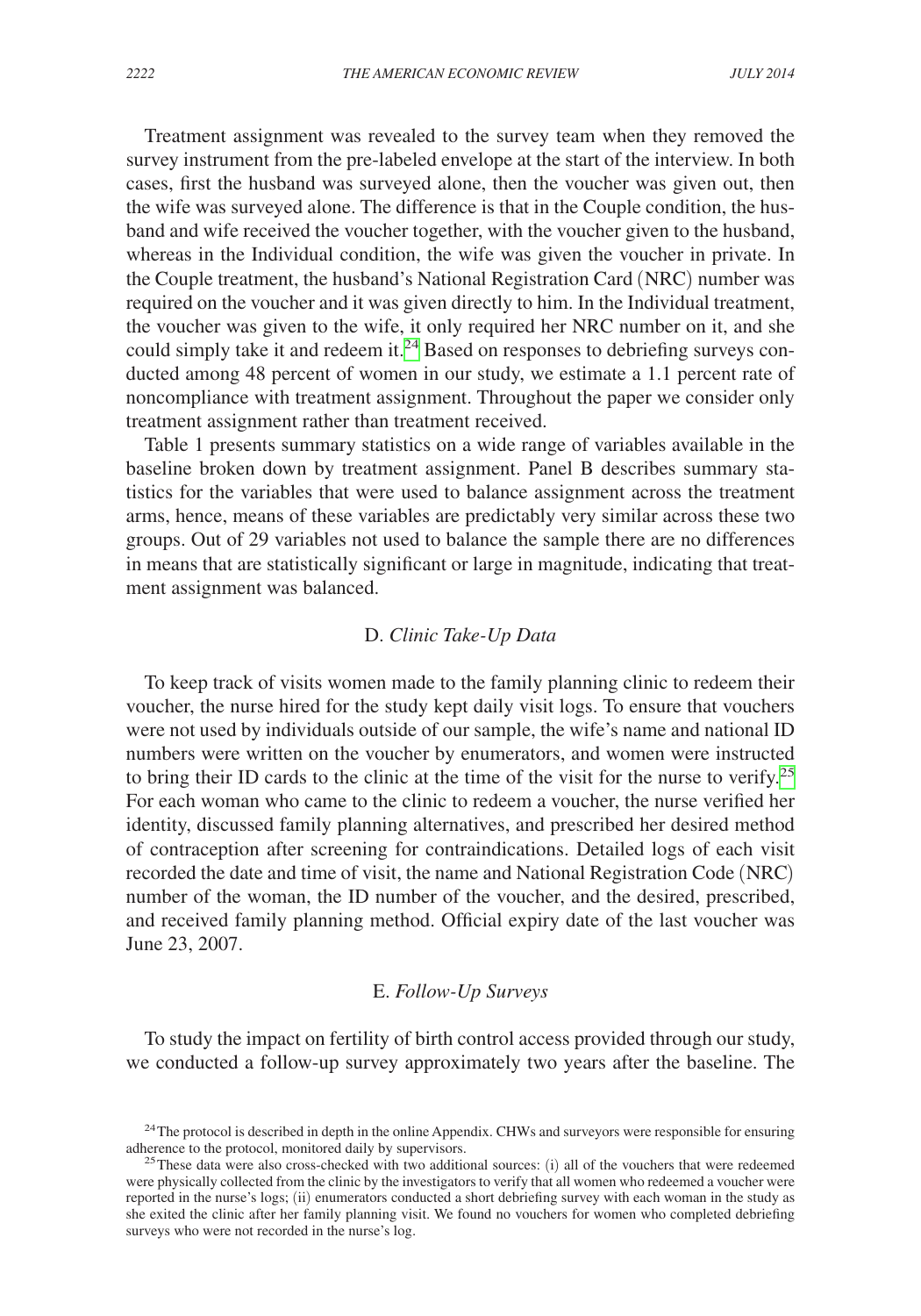follow-up survey contained detailed questions on reproductive histories over the past two years, as well as questions about respondents' marital status and current health and well-being. In addition, we collected extensive qualitative data at the time of the follow-up survey, in focus groups with subsets of participants (men and women separately) in July 2010, and in an additional round of individual interviews in June 2012 about factors that influenced a respondent's decision to redeem the voucher and, for men, their interpretation of receiving the voucher.

### **IV. Results**

In the results that follow, we estimate a linear probability model with the following ordinary least squares (OLS) regression:

$$
(1) \t Y_i = a + \beta I_{MH} + \omega \times X_i + e_i,
$$

where  $Y_i$  is the binary outcome variable of interest;  $I_{MH}$  is an indicator for assignment to the Couple condition; and  $X_i$  is a vector of controls from the baseline survey, including: husband's and wife's age, husband's and wife's education, husband's and wife's income, husband's and wife's existing and ideal number of children, whether wife was using contraception at baseline, whether wife was over 40, whether wife was aware of her most fertile period of the month, difference between the husband and wife's total number of children, difference between husband and wife's preferences for number of children, months since last birth, and dummy indicators for compound of residence within the catchment area.

We show all results with and without a long list of demographic controls detailed in the table notes. Tables 2–5 present experimental results on the impact of assignment to the Couple treatment arm on voucher and injectable take-up, and various indicators of female well-being.

We also refine our empirical predictions to better fit the conceptual framework motivating our analysis by isolating the subsample of couples for whom we should expect the privacy condition to influence contraceptive behavior. In particular, moral hazard only pertains to couples in which incentives to have children are misaligned. That is, based on the conceptual model we expect to see differences in outcomes only among couples that currently disagree over whether or how quickly to have another child such that the man has a lower demand for birth spacing in the immediate future. We classify such women as potential "responders" to Individual treatment if they satisfy the following two criteria: (i) she does not want to get pregnant in the near future[,26](#page-13-0) and (ii) she believes that her husband desires more *additional* children

<span id="page-13-0"></span> $^{26}$ A woman is considered to have unmet need for contraception if she: (i) is married or in a consensual union; (ii) is of reproductive age; (iii) is capable of becoming pregnant; and (iv) wants to have no more children or to postpone childbearing by at least two years. Based on the sampling frame, all women in our study meet the first three criteria. We use two questions from the baseline survey data to identify women who meet the fourth criteria at the time of the study: "If it were completely up to you, would you like to have another child within the next two years, after two years, or not at all?" and "If it were completely up to you, how long would you like to wait until the birth of another child?" A respondent is reported as desiring to conceive if she reports wanting to give birth within two years for either of these questions.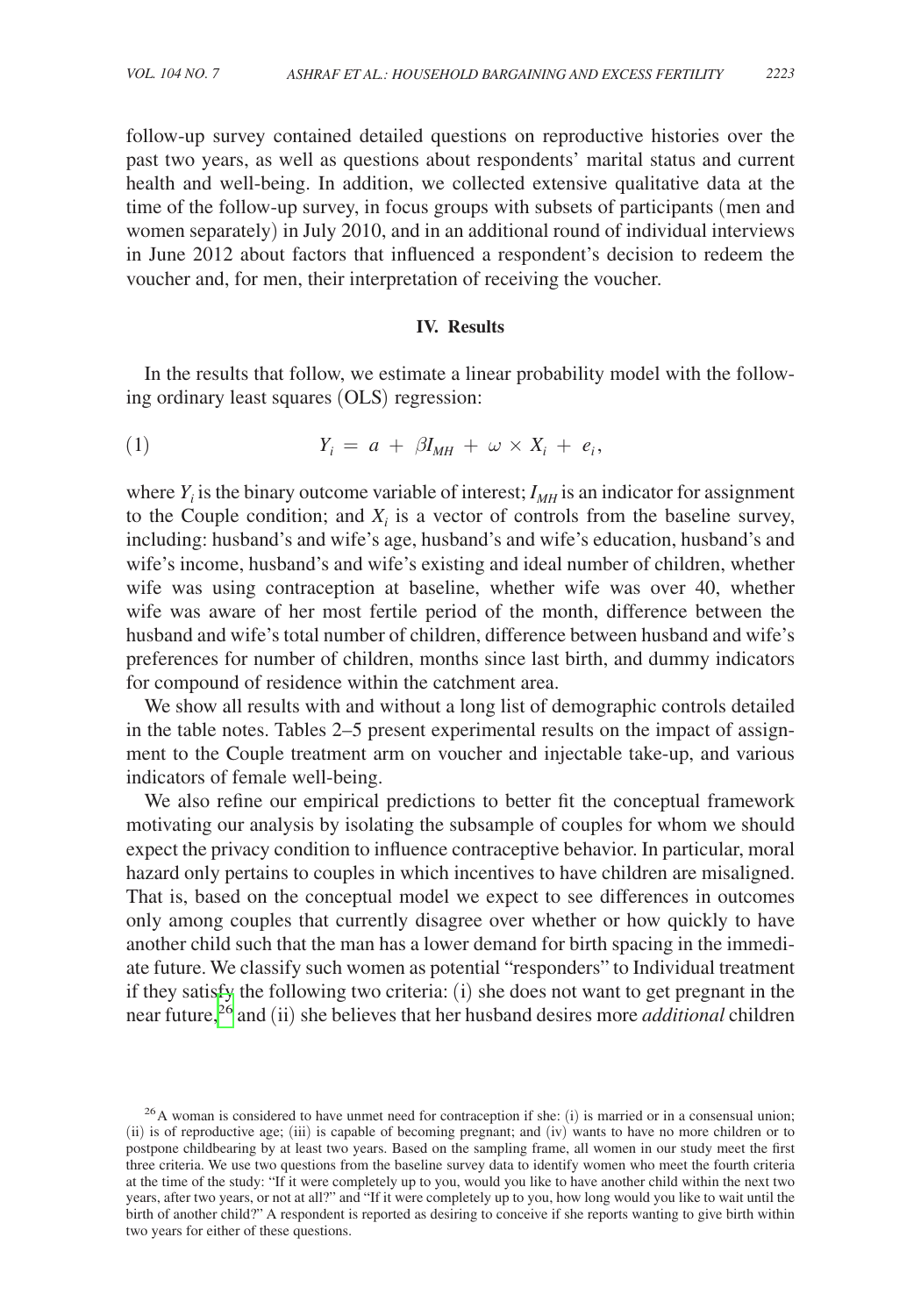than she does at the time of the beginning of the study.<sup>27</sup> While there is no reason to anticipate a response to treatment among women who do not meet the criteria for potential responders, it is important to note that there are many potential sources of measurement error in the variables used to classify women as responders. These sources are likely to lead us to underestimate the number of potential responders in the sample. For instance, women's reported fertility desires may reflect family planning objectives given the availability of contraceptives at baseline rather than under the hypothetical "ideal" circumstances that they were asked about. Also, women may have substantial uncertainty regarding their husband's fertility preferences, and thus, for instance, may conceal contraceptive use even when they guess that their husband does not want more children if they assign some probability to his deciding to have another child.

## A. *Voucher and Contraceptive Use*

*Voucher Take-Up.—*In total, 48 percent of women redeemed the voucher for family planning services. While 53 percent of women in the Individuals treatment redeemed the voucher, the rate was only 43 percent in the Couple treatment arm, a 19 percent reduction in use. [Table 2](#page-15-0) presents corresponding regression estimates of the effect of private information on voucher redemption, which verify that the difference is significant at the 5 percent level with and without controls (column 1, panels A and B).

Among the subset of potential responders, which encompasses a mere 23 percent of the sample, women are 16 percentage points (25 percent) less likely to use the voucher in the Couple treatment (significant at the 5 percent level). Meanwhile, the point estimate is half the size and insignificant among the predicted nonresponders, although the difference between responders and nonresponders is not statistically significant (columns 5 and 7, panels A and B). To gain confidence in our interpretation that this difference in voucher take-up is indeed due to a difference in opportunity for hiding contraceptive use in the Individual treatment, we use in-depth interviews conducted in conjunction with the follow-up survey to learn what women did with the voucher after receiving it, including whether and why or why not they spoke to their husbands about the voucher, why they did or did not use the voucher, and whether their husbands discouraged them from using it.

Using these responses, we identify respondents in the Individual treatment who redeemed the voucher without their husband's knowledge because they believed he would otherwise not have let them use it. That is, according to our analytical framework, the difference in the rate of voucher redemption between the two treatment arms is equal to the number of Individually-treated women who used the voucher but whose husbands would not have let them go had they been made aware of the opportunity. We hand-coded each observation, making use of all responses to questions in this

<span id="page-14-0"></span><sup>&</sup>lt;sup>27</sup> Since we are interested in how the wife responds to gaining asymmetric control over guaranteed access to contraceptives, we use her beliefs about her husband's preferences rather than his stated preferences. We include couples in which the man states a higher preference for either the ideal or maximum desired number of children, so as to capture as many potential conflicts as possible.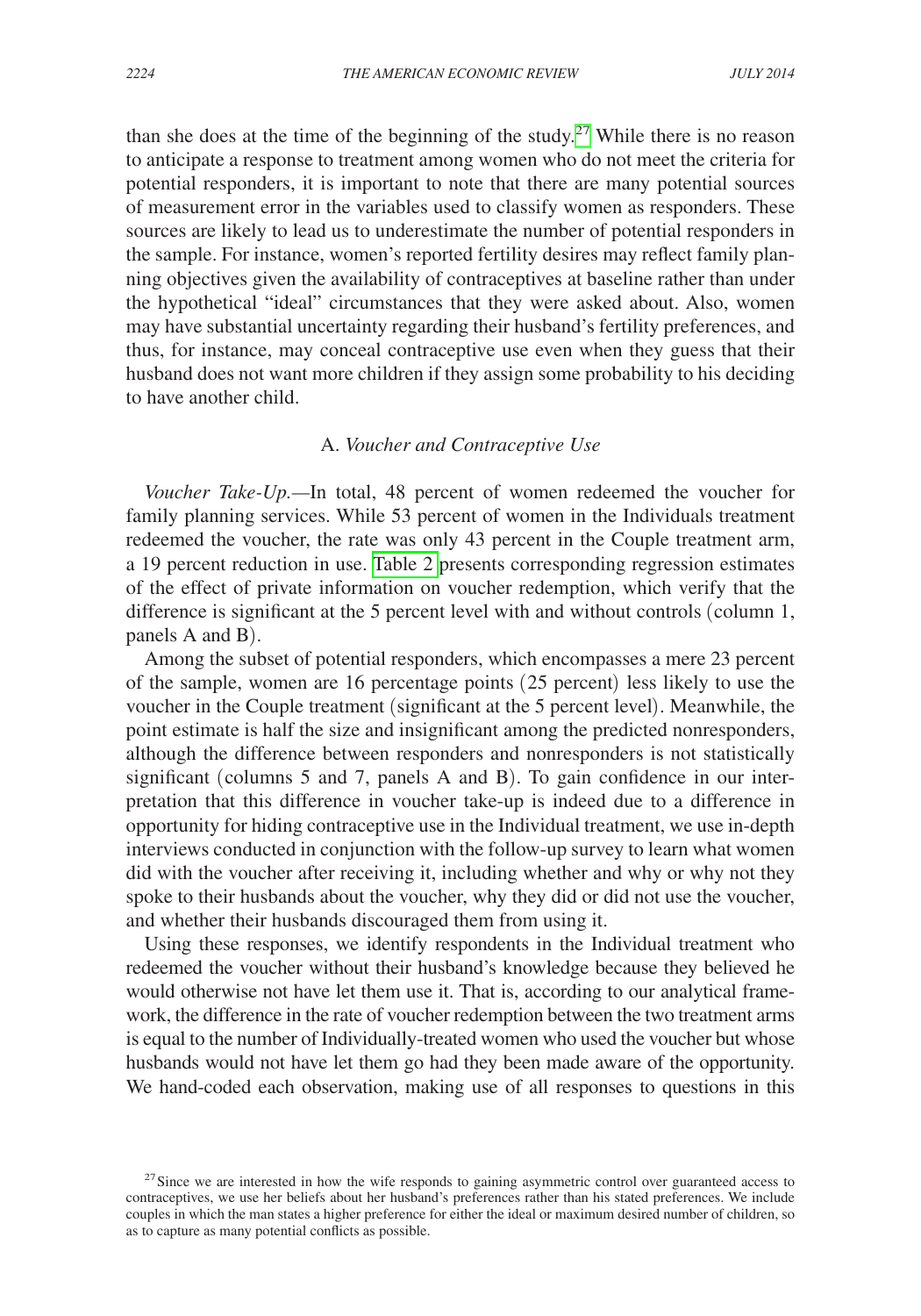<span id="page-15-0"></span>

|                                                                                                                | All women                  |                               | Responders                                              |                          |                            | Nonresponder                  |                            |                               |
|----------------------------------------------------------------------------------------------------------------|----------------------------|-------------------------------|---------------------------------------------------------|--------------------------|----------------------------|-------------------------------|----------------------------|-------------------------------|
|                                                                                                                | Voucher<br>redeemed<br>(1) | Received<br>injectable<br>(2) | Birth in<br>next year IV voucher IV<br>2nd stage<br>(3) | Used<br>1st stage<br>(4) | Voucher<br>redeemed<br>(5) | Received<br>injectable<br>(6) | Voucher<br>redeemed<br>(7) | Received<br>injectable<br>(8) |
| Panel A. Without controls<br>Assigned to<br>Couple treatment                                                   | $-0.101***$<br>(0.036)     | $-0.060**$<br>(0.030)         |                                                         | $-0.269***$<br>(0.096)   | $-0.159**$<br>(0.076)      | $-0.136**$<br>(0.064)         | $-0.070$<br>(0.043)        | $-0.029$<br>(0.035)           |
| Used voucher                                                                                                   |                            |                               | $-1.369**$<br>(0.614)                                   |                          |                            |                               |                            |                               |
| Average treatment<br>effect (ATE)<br>Average treatment on<br>the treated (ATT)                                 |                            |                               |                                                         | $-0.268$<br>$-0.468$     |                            |                               |                            |                               |
| Panel B. With controls<br>Assigned to<br>Couple treatment<br>Used voucher<br>Average treatment<br>effect (ATE) | $-0.098***$<br>(0.037)     | $-0.058*$<br>(0.030)          | $-1.656**$<br>(0.681)<br>$-0.325$                       | $-0.244**$<br>(0.106)    | $-0.182**$<br>(0.083)      | $-0.108$<br>(0.068)           | $-0.072$<br>(0.044)        | $-0.046$<br>(0.035)           |
| Average treatment on<br>the treated (ATT)                                                                      |                            |                               |                                                         | $-0.583$                 |                            |                               |                            |                               |
| Observations<br>Mean of outcome<br>variable among<br>individual treatment                                      | 749<br>0.529               | 749<br>0.243                  | 706<br>0.054                                            | 706<br>0.541             | 169<br>0.632               | 169<br>0.284                  | 536<br>0.496               | 536<br>0.223                  |
| Estimator                                                                                                      | <b>OLS</b>                 | <b>OLS</b>                    | Probit                                                  | Probit                   | <b>OLS</b>                 | OLS.                          | <b>OLS</b>                 | <b>OLS</b>                    |

|  | TABLE 2—EFFECT OF PRIVATE INFORMATION TREATMENT ON HOUSEHOLDS |
|--|---------------------------------------------------------------|
|--|---------------------------------------------------------------|

*Notes:* A responder is defined as a women who doesn't want a child in the next two years who believes her husband wants to have more children than they currently have and who also believes her husband wants more children than she does. Nonresponders didn't satisfy these requirements and didn't have missing information on the relevant variables. Controls include: age, husband's age, education, husband's education, number of children, wife's ideal number of children, husband's ideal number of children, using injectables at baseline, using pill at baseline, using any hormonal contraceptive at baseline, wife's monthly income, husband's monthly income, difference in desired fertility of couple, wife knows when she is most fertile, woman's age > 40, time since last birth, difference between husband's and wife's total number of children, and compound indicators. Missing values for controls were replaced with a zero and dummy variables for missing values were included in the regression. A voucher was "redeemed" if there is a record of a voucher use by a woman in the study at the Chiapata Clinic. Bootstrapped biprobit estimation was used to determine Birth in Next Year, with assignment to treatment as an IV for take-up of family planning services. The ATE and ATT were determined using Stata's binormal command to calculate predicted linear indices. *\*\*\**Significant at the 1 percent level.

*\*\**Significant at the 5 percent level.

 *\**Significant at the 10 percent level.

section, and classify respondents' motives conservatively such that we only report a woman as hiding from her husband when she makes explicit reference to hiding.<sup>[28](#page-15-1)</sup>

Identifying these respondents allows us to directly estimate the fraction of the treatment effect on voucher redemption that can be accounted for by greater reported ability to conceal. In total, among women in the Individual condition who used the voucher, 11 percent admit that they did so behind their husband's back because he would not have let them redeem it, and another 5 percent appear to have

<span id="page-15-1"></span><sup>28</sup> For example, the following woman who was in the Individual treatment was coded as hiding: "I put [the voucher] in the bag for my children's clothes to hide it from my husband. I did not show him the voucher because he does not know that I am using contraceptives." In contrast, although ambiguous, the following Individually-treated woman who used the voucher but did not tell her husband was not considered to be hiding. According to this woman, "I kept the voucher in my handbag. I did not talk about the voucher with my husband."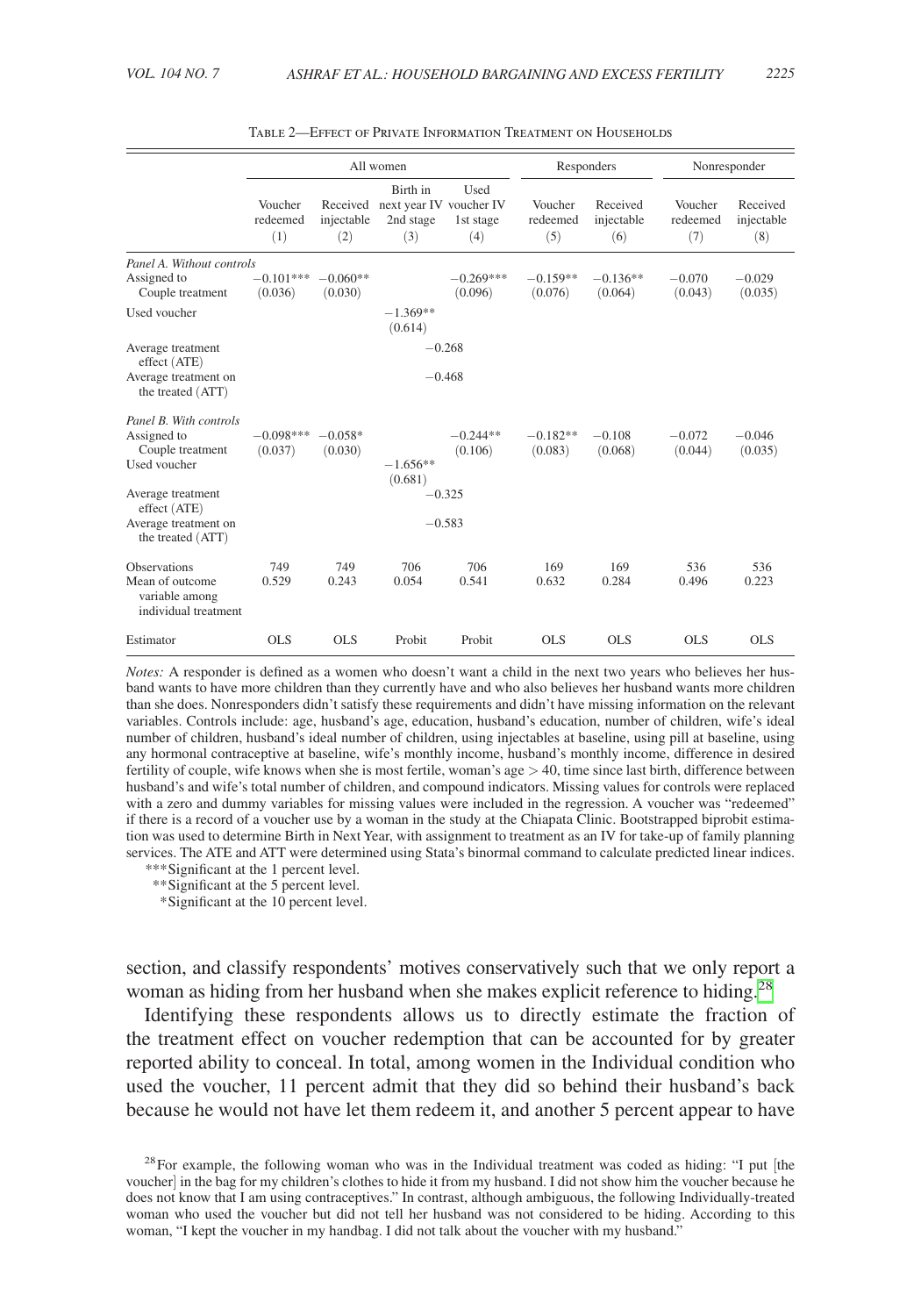misrepresented the voucher offer in order to convince their husbands to let them use it. The first category alone implies a 6 percentage point difference in voucher redemption across treatment arms. If we also include cases of misrepresentation, this accounts for an 8.5 percentage point difference in voucher use. These numbers imply that hiding vouchers from disapproving husbands alone explains 60–85 percent of our estimated treatment effect. Among the responder subsample, women in the Individual treatment who admit in qualitative interviews to redeeming the voucher without their husbands knowledge explain 61 percent of the estimated treatment effect.

*Injectable Take-Up.—*We next turn to the effect of male involvement on take-up of injectable contraceptives.[29](#page-16-0) Given that injectables are considered more concealable than other methods of contraception, husband involvement should have an especially large negative effect on their use. The estimates in column 2 (panels A and B) of Table 2 reveal that take-up of injectable contraceptives is 25 percent (6.0 percentage points) lower among women in the Couple condition and that the difference is statistically significant at the 5 percent level. $30$ 

These numbers imply that the rate of injectable take-up is disproportionately high among voucher users, which we can infer from the fact that 46 percent of Individual voucher users received injectables compared to only 43 percent of those in the Couple treatment. Using women in the Couple treatment's rate of take-up of injectables as the counterfactual, this implies that, among the 19.1 percent of women who were encouraged by the privacy condition to redeem their voucher, the rate of concealables is 59 percent. $31$ 

Among the responder subsample the difference is even starker: women are 47.9 percent (13.6 percentage points) less likely to take up a concealable form of contraception when it is observable to the husband, indicating that 85.3 percent of women who are encouraged to use family planning services by the privacy condition demand injectables, compared to only 31.3 percent of responders in the Couple condition (Table 2, columns 5 and 6, panels A and B). That is, virtually all women in the responder subsample that use the voucher only when it is offered in privacy go home with injectables, or 2.7 times as many as would otherwise.<sup>32</sup> With respect to

<span id="page-16-0"></span> $29$ Based on values recorded in the nurses' logs, we construct an indicator variable equal to one if the woman received injectable contraceptives at the time of her family planning visit.<br><sup>30</sup>The results are robust to expanding the definition of relatively concealable methods to include contraceptive

<span id="page-16-1"></span>implants and IUDs, both of which are used very rarely by women in our sample. Only 23 women chose to take up implants through the voucher, compared to the 160 that took up injectables.

<span id="page-16-2"></span><sup>&</sup>lt;sup>31</sup> In total, 18.3 percent of women in the Couple treatment received injectables. Since 42.8 percent of women in the Couple treatment redeemed their vouchers, this is an average injectable take-up among voucher users of 42.8 percent. The rate of 59 percent injectable usage among marginal voucher users comes from decomposing the average rate of injectable take-up among the Individual voucher users (45.9 percent) into a weighted sum of the take-up rate among the 80.9 percent of "unconditional" voucher users plus the 19.1 percent of "marginal" voucher users implied by the difference in rates of voucher use between treatment arms. In particular:  $0.809(0.428) + 0.191(0.590) = 0.459$ .

<span id="page-16-3"></span> $32$ Among this subsample, 14.8 percent of women in the Couple treatment received injectables. Since 47.3 percent of women in the Couple treatment redeemed their vouchers, this is an average injectable take-up among voucher users of 31.3 percent. The rate of 85.3 percent injectable usage among marginal voucher users comes from decomposing the average rate of injectable take-up among the Individual voucher users (44.9 percent) into a weighted sum of the take-up rate among the 74.8 percent of "unconditional" voucher users plus the 25.2 percent of "marginal" voucher users implied by the difference in rates of voucher use between treatment arms. In particular:  $0.748(0.313) + 0.252(0.853) = 0.449.$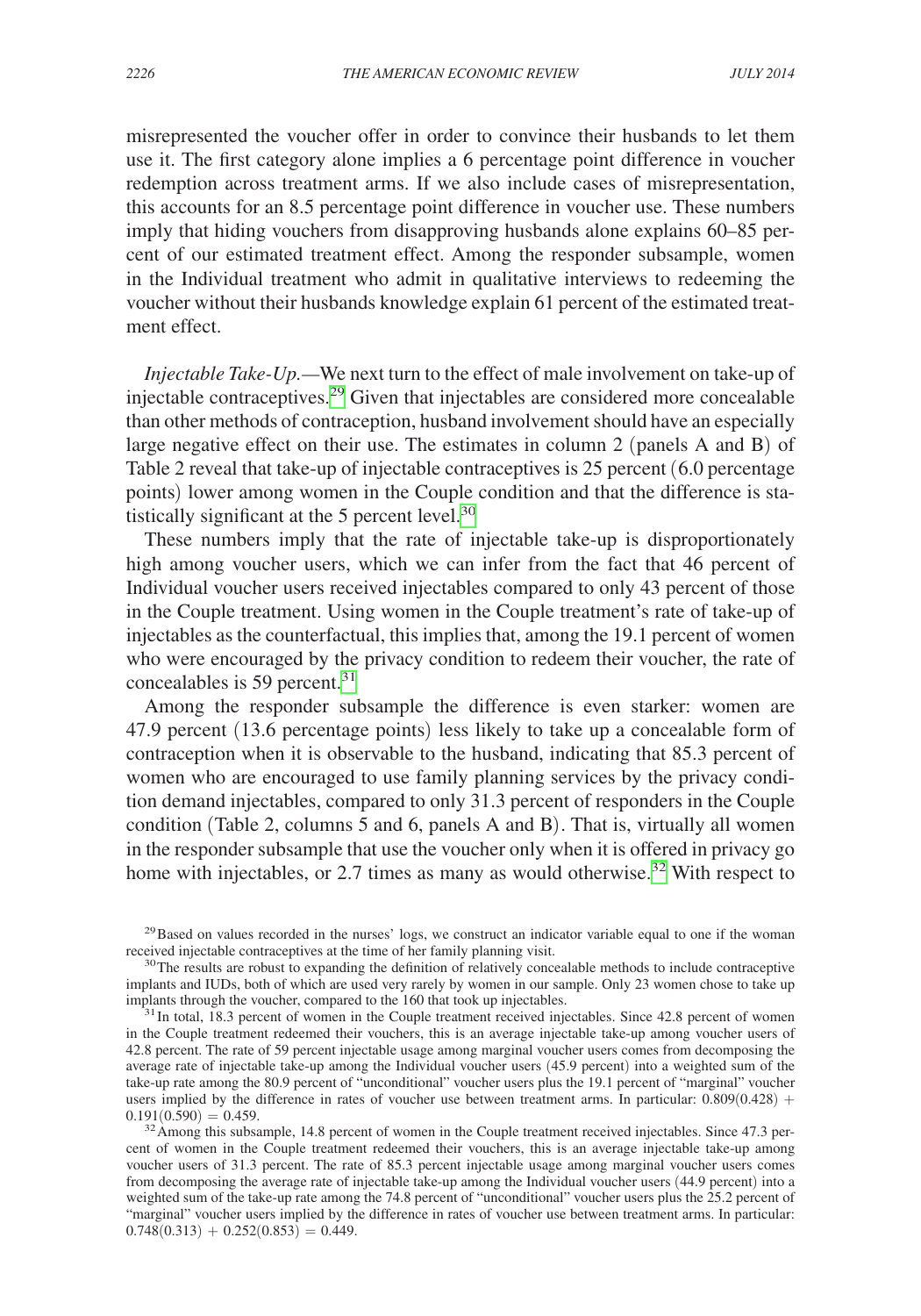take-up of injectables, there is no difference according to treatment condition among women identified as nonresponders, and the difference in treatment effect estimates between responders and nonresponders is statistically significant.

*Inefficient Outcomes?—*What is perhaps most interesting about fertility preferences among our potential responders is that, while by definition they disagree on the ideal number of children, the majority agree that they would not like to have a child in the near future. In particular, 63 percent of couples who *disagree* about how many additional kids to have at baseline *agree* that it would be preferable to wait at least two years to have their next child. This makes the experimental results somewhat puzzling since it indicates that wives often have greater demand for long-acting contraception even when their husbands would also prefer to avoid pregnancy. To investigate the patterns in more detail, we run the experimental analysis on this subsample of "short-run concordant" couples. The subsample, which encompasses 419 of the 749 households in our sample, is balanced on observable characteristics across Couple and Individual arms, as shown in online Appendix Table A.4. In terms of characteristics of couples that fall into this category, couples that agree on spacing in the short run look qualitatively similar to couples that do not, except that on average they have more existing children, and are more likely to have recently given birth, suggesting that this subsample reflects particular life stages of a couple rather than a different type of couple. $33$ 

As predicted, the results of the subgroup analysis presented in [Table 3](#page-18-0) reveal that take-up of family planning services and use of injectables are significantly higher when women are assigned to the Individual condition, even among couples for whom short-term fertility goals are aligned. That is, even when neither partner wishes to have a child in the near future, men discourage their wives from using injectables. Once again, the effects are driven entirely by households in which the husband desires more children than his wife (although he still prefers to space them, by virtue of the fact that he claims to not want children within the next two years).<sup>[34](#page-17-1)</sup>

Strikingly, among couples that agree in the short run but disagree in the long run, women are twice as likely to redeem the voucher and three times as likely to choose long-acting hormonal methods when they are assigned to the Individual treatment, despite the fact that neither spouse wants to become pregnant. The magnitude of the estimate among this subset of responders implies that *most* of the increase in contraceptive use occurs among households in which both spouses wish to avoid pregnancy in the short run. As before, when spouses agree on the number of children to bear, there is no effect on take-up of hormonal methods (Table 3, columns 5 and 6).

This suggests that discordance in spousal preferences over number of children discourages men from using the most effective form of contraceptive method even when they would ideally rather postpone childbearing, and thereby increases the

<span id="page-17-0"></span><sup>&</sup>lt;sup>33</sup>In particular, regressing an indicator of whether the couple agrees on delaying childbirth by at least two years on a host of observable characteristics of the couple reveals that they differ with respect to four characteristics: they married at a younger age, have given birth more recently, are less sexually active, and have higher parity. Other than the wife's age at birth (which is only marginally significant as a predictor of falling into this category), all other characteristics are presumably indicators of the couple's eagerness to have another child, which varies over the life cycle of a couple (results available on request). <sup>34</sup>Note that this subset corresponds to a subset of our responder sample.

<span id="page-17-1"></span>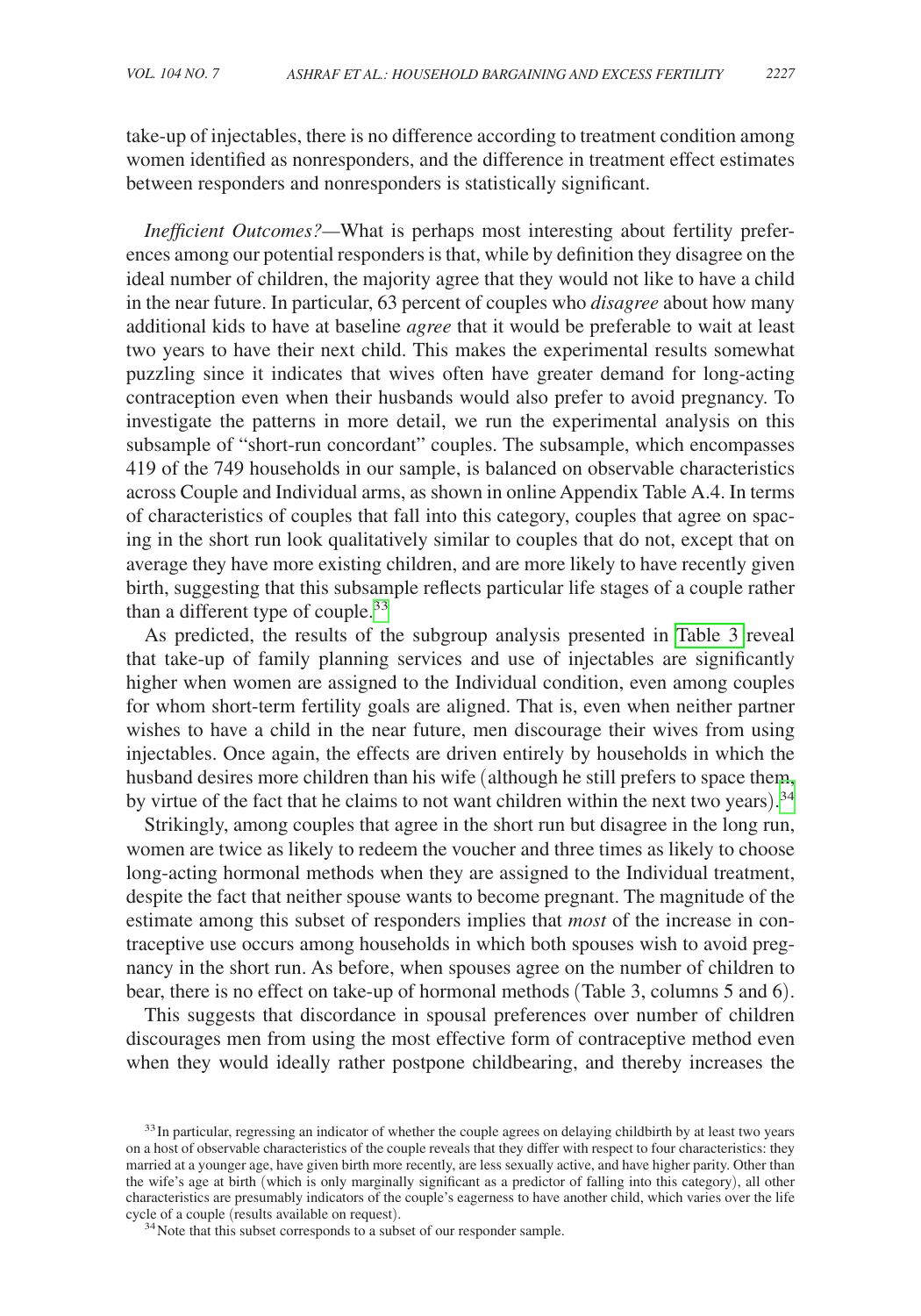<span id="page-18-0"></span>

|                                                           | All women                  |                               | Responders                 |                               |                            | Nonresponder                  |  |
|-----------------------------------------------------------|----------------------------|-------------------------------|----------------------------|-------------------------------|----------------------------|-------------------------------|--|
|                                                           | Voucher<br>redeemed<br>(1) | Received<br>injectable<br>(2) | Voucher<br>redeemed<br>(3) | Received<br>injectable<br>(4) | Voucher<br>redeemed<br>(5) | Received<br>injectable<br>(6) |  |
| Panel A. Without controls                                 |                            |                               |                            |                               |                            |                               |  |
| Assigned to<br>Couple treatment                           | $-0.103**$<br>(0.049)      | $-0.065$<br>(0.040)           | $-0.259***$<br>(0.095)     | $-0.213***$<br>(0.077)        | $-0.041$<br>(0.059)        | $-0.014$<br>(0.048)           |  |
| Panel B. With controls                                    |                            |                               |                            |                               |                            |                               |  |
| Assigned to<br>Couple treatment                           | $-0.097*$<br>(0.051)       | $-0.061$<br>(0.041)           | $-0.274**$<br>(0.120)      | $-0.253***$<br>(0.094)        | $-0.051$<br>(0.063)        | $-0.020$<br>(0.049)           |  |
| <b>Observations</b>                                       | 419                        | 419                           | 106                        | 106                           | 290                        | 290                           |  |
| Mean of outcome<br>variable among<br>individual treatment | 0.531                      | 0.244                         | 0.650                      | 0.300                         | 0.483                      | 0.214                         |  |

Table 3—Effect of Private Information Treatment on Households in Which Both Husband and Wife Do Not Want a Child in Next Two Years

*Notes:* A responder is defined as a women who doesn't want a child in the next two years who believes her husband wants to have more children than they currently have and who also believes her husband wants more children than she does. Nonresponders didn't satisfy these requirements and didn't have missing information on the relevant variables. Controls include: age, husband's age, education, husband's education, number of children, wife's ideal number of children, husband's ideal number of children, using injectables at baseline, using pill at baseline, using any hormonal contraceptive at baseline, wife's monthly income, husband's monthly income, difference in desired fertility of couple, wife knows when she is most fertile, woman's age  $> 40$ , time since last birth, difference between husband's and wife's total number of children, and compound indicators. Missing values for controls were replaced with a zero and dummy variables for missing values were included in the regression. A voucher was "redeemed" if there is a record of a voucher use by a woman in the study at the Chipata Clinic.

*\*\*\**Significant at the 1 percent level.

*\*\**Significant at the 5 percent level.

 *\**Significant at the 10 percent level.

rate of births that are unwanted (at least in terms of timing) by *both* the husband and wife. However, the fact that couples do not make use of injectables despite reporting that they would ideally like their next child not to be born in the next two years can be rationalized in several ways, only some of which are consistent with inefficient outcomes in the household. We present four possible phenomena, the last three being closely related to the problem of moral hazard surrounding the wife's use of contraception, this paper's central theme.

First, because there is a stochastic component to conception and birth, attitudes toward risk may play a role in explaining differences between husbands' and wives' desire to contracept even when neither wants children right away. In particular, if the husband feels very strongly about eventually attaining a sufficiently high number of children, or attaining a child within a certain time period (beyond two years), he may be willing to start trying to conceive now even though he risks having a child very soon. In this case, although he reports that he would ideally like his next child to be born in two years, he prefers to begin trying to conceive immediately to reduce the risk of failing to produce sufficiently many children over his lifetime.<sup>[35](#page-18-1)</sup> We present a simple intra-household model with risk preferences over births in the online Appendix to illustrate this.

<span id="page-18-1"></span><sup>35</sup>The survey measure should thus be seen as eliciting the spouses' preferences over spacing in a world in which they could perfectly control birth events.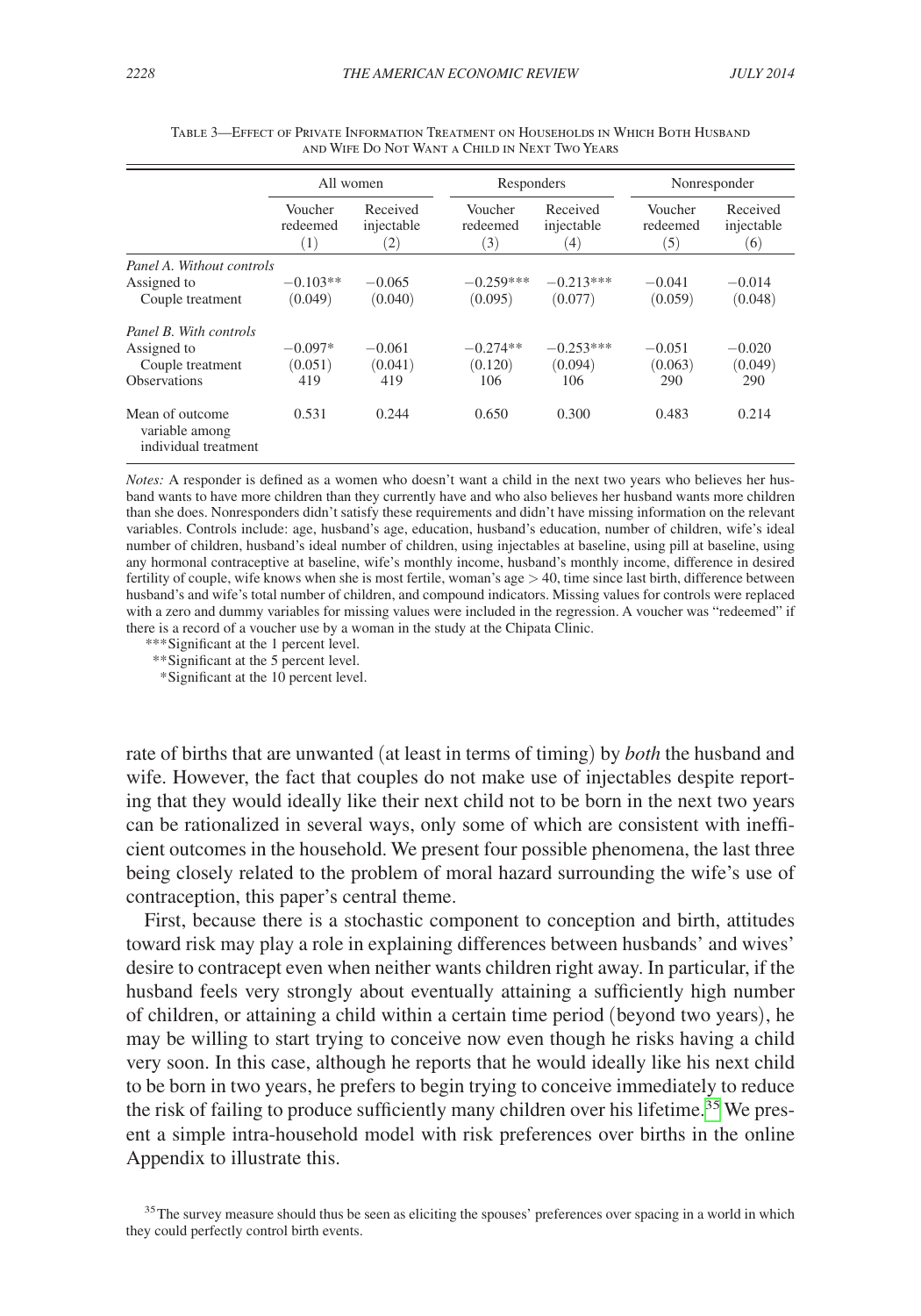Second, this difference may be exacerbated by inaccurate beliefs that husbands may hold regarding the average necessary length of time for wives to conceive. Such differences in beliefs can arise naturally in a world in which women utilize birth control covertly more often than their husbands estimate. Indeed, in the post-experiment survey we ran among husbands we find that men overestimate the length of time to conception, compared to the average time it takes for women of this age group to conceive naturally. In particular, on average men in our sample report that they would only become suspicious that their wife was using contraception covertly if she did not become pregnant after 26 months of sexual intercourse. Meanwhile, the estimated time to conception for the average woman in her late twenties is significantly shorter, even when lactational amenorrhea from exclusive breastfeeding is taken into account.<sup>36</sup> Husbands' beliefs about the hazard of conception may be systematically lower than their wives' particularly among couples in which women are more likely to have been hiding contraception in the past. If this is the case, husbands' perception of risk increases and they will on average desire a longer period over which the couple attempts to conceive in an effort to achieve their desired number of children relative to their wives who are better informed about actual time to conception.

Third, a husband who does not wish to conceive immediately, but does want more children than his wife does, may be unwilling to let his wife use contraception in that he may believe that doing so would exacerbate moral hazard in the future through, for instance, his wife learning how to better hide or obtain injectables.<sup>[37](#page-19-1)</sup> The husband would thus be willing to have a child in the near future, although reporting that ideally he would rather not, in order not to decrease his bargaining strength, or specifically his ability to monitor her action, in the future.

Finally, moral hazard could also be relevant through a more elaborate channel. As we discussed above, the fact that the use of injectables is almost unobservable to the husband (coupled with the fact that in this subsample husbands want more children than their wives) should lead their wives to enjoy a larger share of the surplus created by the couple. Indeed, economic theory tells us that, as long as bargaining does not collapse altogether, the party taking the unobservable action may enjoy rents. However, we also know that the wife's bargaining strength is decreasing in her outside option (her payoff outside the union), and in turn that the outside option is decreasing in the number of children. If contracting is not perfectly efficient, in that spouses cannot commit fully to a future plan of actions and transfers, the husband may be tempted to induce his wife into having children—even if he would ideally rather wait—as it would increase his bargaining strength immediately (in the spirit of a hold-up problem).

<span id="page-19-0"></span><sup>&</sup>lt;sup>36</sup>See for instance, Wang et al. (2003) for an estimate from a population-based sample in China in which over 90 percent of women in their mid-twenties conceive after six menstrual cycles of engaging in intercourse without contraceptives.<br><sup>37</sup>We find some evidence of this in qualitative follow-up surveys we did with a convenience sample of 60

<span id="page-19-1"></span>husbands, in November 2012, which suggest that husbands worry significantly about what happens at the Clinics and with respect to contraceptive use. Men share among themselves what they believe are the most common side effects of particularly concealable contraceptives, but there is also concern that women learn how to hide these side effects and that women are learning more quickly than men based on women's private interaction with the nurse and family planning clinic.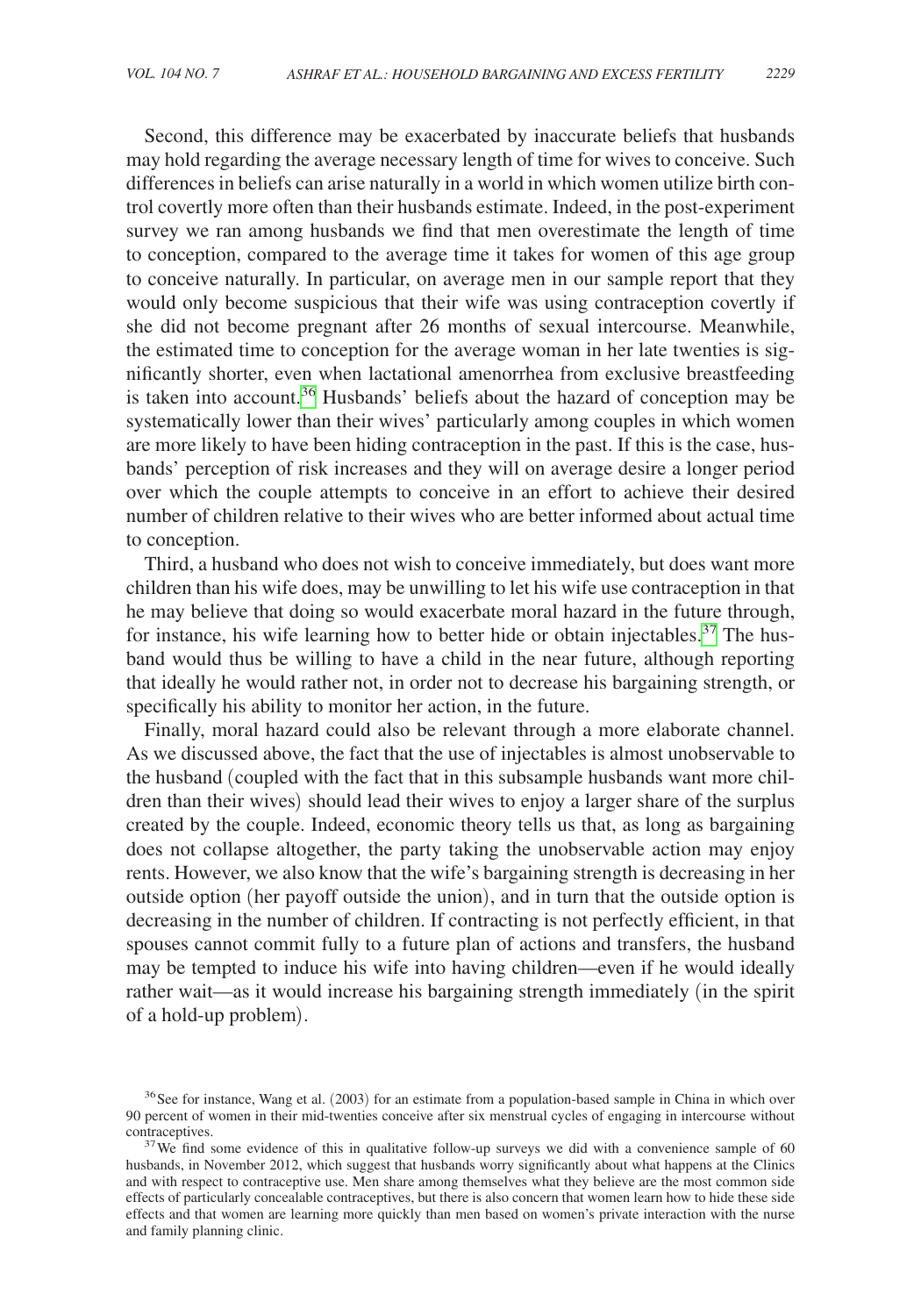# B. *Fertility*

We next quantify the effect of reducing the scope for moral hazard on fertility. Since husband involvement lowered take-up of long-term contraceptive methods in the short run, but we do not have reliable data on continuation rates (which were reportedly low), we concentrate on birth rates 9–13 months after a respondent received a voucher. The largest difference in birth control patterns between treatment arms is use of injectables, so this time period reflects the period over which most women were protected by the birth control received from the treatment. As long as there was little substitution toward contraceptives outside of the clinic, the difference in the likelihood of giving birth 9 to 13 months after receiving a voucher measures the increased efficacy of concealable methods relative to birth control methods marginal users would otherwise have relied on.

In total, 29 percent of women gave birth in the two years following our experiment, and 6.8 percent of women gave birth 9–13 months after they received a voucher. If we define a birth as unwanted if at baseline a woman stated that she did not want to have another child for at least two years (consistent with the standard definition of unmet need for contraception), a remarkable 65 percent of births in this interval were unwanted.<sup>[38](#page-20-0)</sup>

Fertility patterns over the entire 24 months following the intervention are presented in [Figure 2.](#page-21-0) Here we see a divergence in birth rates between the two treatment arms beginning at month eight (the first possible month that births could be influenced by the treatment), that lasts for about five months. Between months 14 and 18, the pattern switches, and births in the Couple treatment arm are significantly lower. This pattern indicates that our intervention essentially postponed births in the Individual arm by 3–5 months (or on average slightly more than the duration of one shot of injectable contraceptives). Even this small degree of postponement offers a potentially significant welfare benefit for some women and children in a setting in which the average pregnancy interval is 26 months and an estimated 20 percent of birth intervals are under 15 months. In terms of child health, a number of studies document that neonatal and infant mortality as well as chronic and general undernutrition are decreasing functions of birth interval until 36 months (Rutstein 2005; Conde-Agudelo, Rosas-Bermúdez, and Kafury-Goeta 2006).

We next use treatment assignment as an instrument for voucher redemption, and estimate the causal effect of access to contraception provided through our study on births in the subsequent year  $(9-13)$  months after the voucher was initially made available). The IV is valid as long as receiving the Couple as opposed to the Individual treatment had no influence on fertility other than through its effect on use of family planning services provided through our study, which we think is reasonable.[39](#page-20-1) Coefficient and standard error estimates from the first and second

<span id="page-20-0"></span><sup>&</sup>lt;sup>38</sup> While this is higher than the DHS estimate (52 percent) of excess fertility in Zambia, the discrepancy is consistent with the fact that, due to ex post rationalization, ex post measures of birth "wantedness" are generally much higher than ex ante measures.<br><sup>39</sup>The two relevant proximate determinants of fertility to consider in assessing this are frequency of intercourse

<span id="page-20-1"></span>and use of contraception. Arguably, the only scope for Individual treatment to increase use of birth control is through changes in access provided through the voucher. Meanwhile, there is no reason to anticipate frequency of intercourse to increase among couples unless failure to get pregnant reduces frequency of intercourse, which is unlikely to be the case.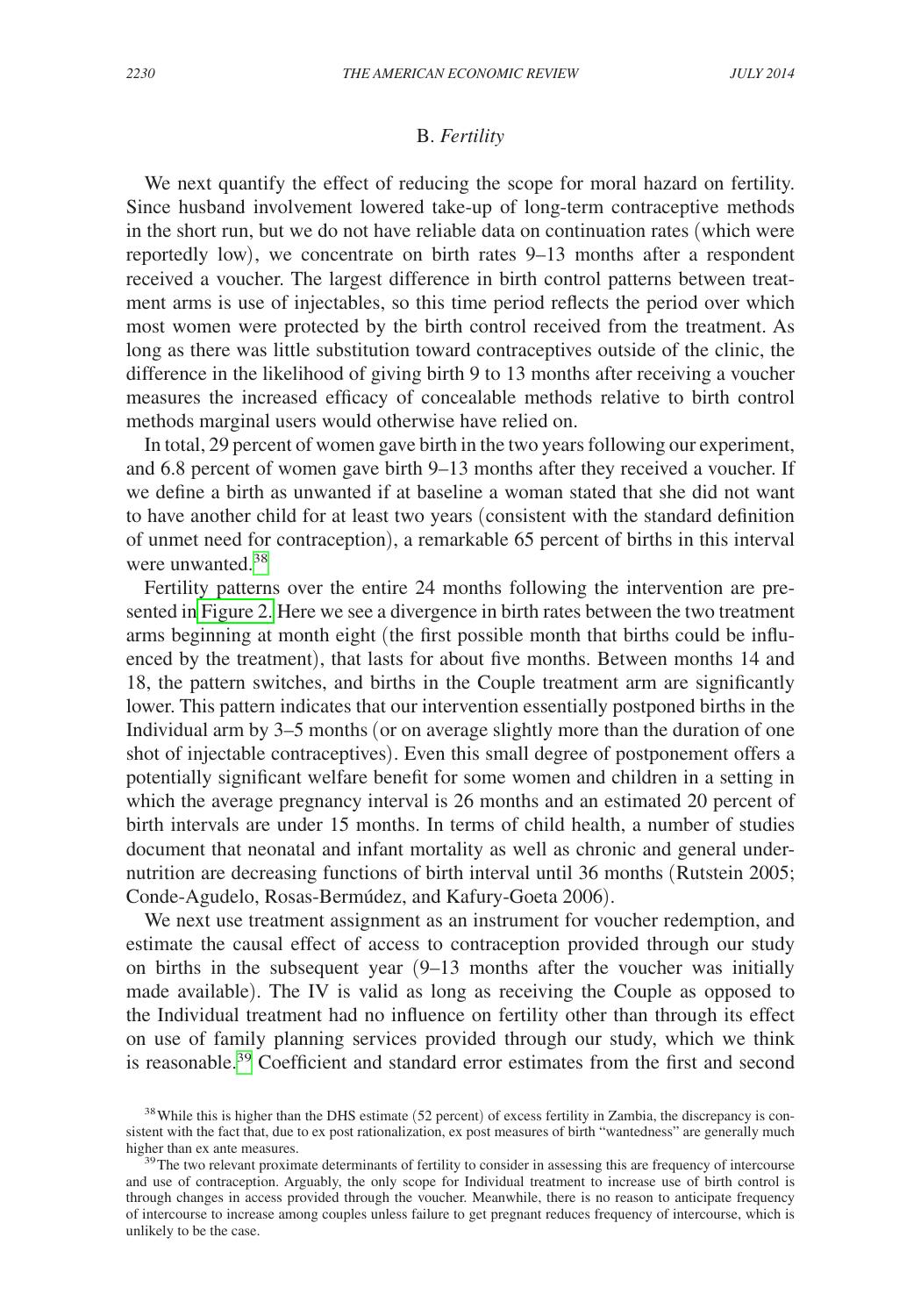<span id="page-21-0"></span>

Figure 2. Frequency of Births by Month and Treatment Arm Following Baseline Survey Women Who Did Not Want a Child in Two Years Following Baseline

*Notes:* Sample includes all women who received a voucher ("Final sample") and completed the follow-up survey and said that they did not want a child in the next 24 months at baseline. Month and year of birth are reported by women in the follow-up survey. Women were defined as not wanting children in next two years if they wanted children after 24 months or not at all, or did not know when they next wanted children. All values are normalized for number of women who were in the sample in a given month.

equation of this bivariate probit estimation are presented in columns 3 and 4 of Table 2<sup>40</sup> The total vector of control variables described above was included in the IV estimation. Using this estimation to generate predicted values of births based on using the voucher, we calculate the average treatment effect (ATE) and the average treatment effect on the treated (ATT). [41](#page-21-2) Family planning services offered through our study have an average treatment effect of −0.268, reducing the likelihood of births in the next year by 27 percent. The ATE with controls (Table 2, columns 3 and 4, panel B) is −0.325. The coefficients for the bivariate probit model are statistically significant at the 5 percent level in both stages, which indicates that the estimated ATE is statistically significant (Greene 2010). The ATT estimates are nearly twice as large (between  $-0.468$  and  $-0.583$ ).

The fact that birth rates are substantially different between treatment groups also confirms that substitution among the Couple group toward other, equally effective sources of birth control offered outside of the clinic was limited. Hence, the short-term fertility results validate our previous findings on take-up of contraception since they measure the effect of contraceptives obtained from all possible sources.

<span id="page-21-1"></span><sup>40</sup>Because a linear IV model provides a biased, while consistent, estimate of the average effect of treatment and its small sample performance may be inferior to a correctly specified maximum likelihood model, we use the simplest approach of a maximum-likelihood bivariate probit or biprobit (Heckman 1978).

<span id="page-21-2"></span> $^{41}$  Using Stata's binormal command to calculate predicted linear indices provides the same estimates.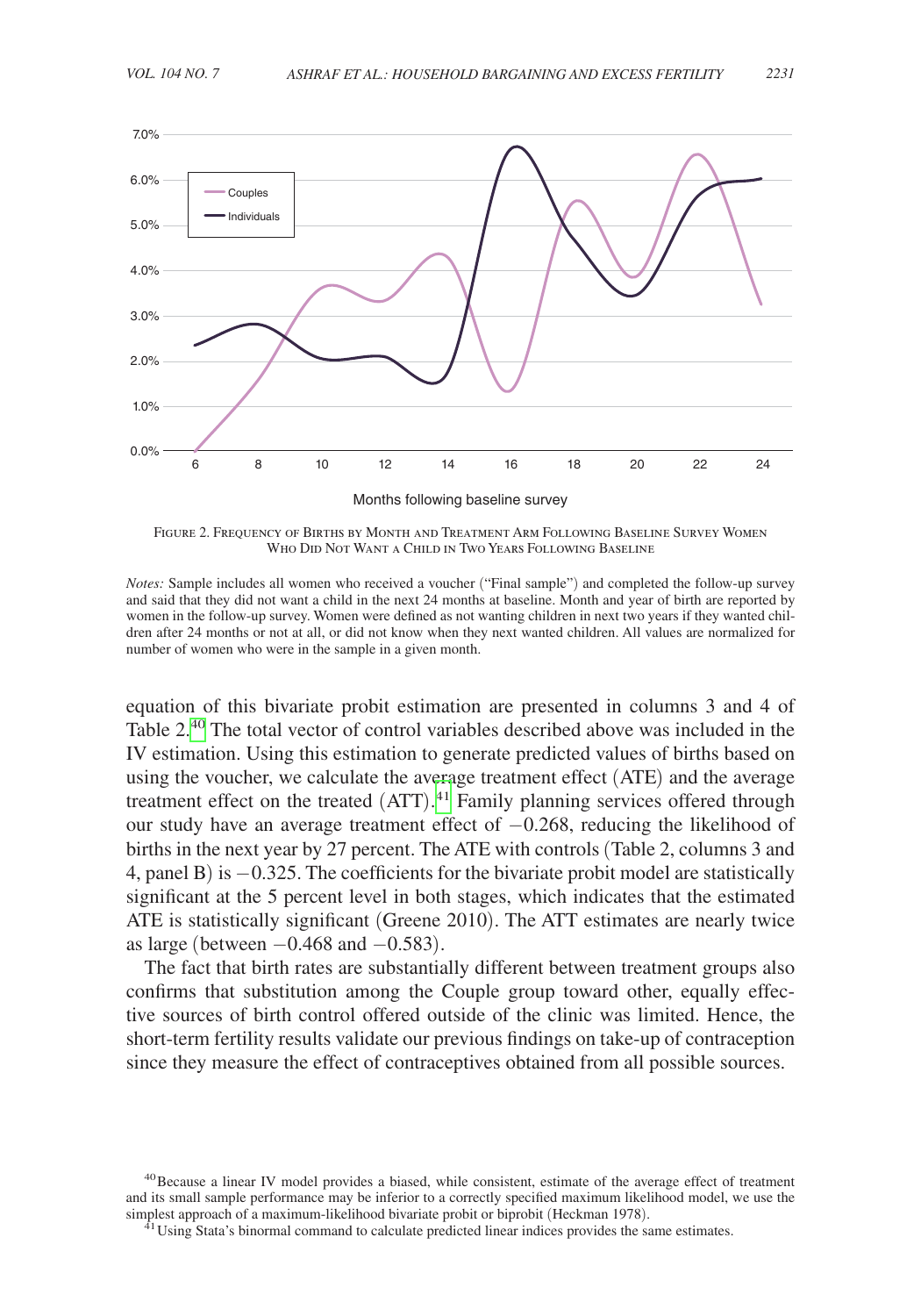|                                    | Without controls                                      | With controls       |      |                                                        |
|------------------------------------|-------------------------------------------------------|---------------------|------|--------------------------------------------------------|
| Dependent variable                 | Independent variable:<br>assigned to couple treatment |                     | Obs. | Mean of outcome variable<br>among individual treatment |
| Sample: All women<br>Separated     | $-0.028$<br>(0.018)                                   | $-0.028$<br>(0.019) | 706  | 0.076                                                  |
| Domestic violence                  | 0.001<br>(0.033)                                      | 0.016<br>(0.034)    | 704  | 0.268                                                  |
| Using condom                       | $-0.034$<br>(0.023)                                   | $-0.024$<br>(0.024) | 705  | 0.122                                                  |
| Sample: Responders<br>Separated    | $-0.050$<br>(0.038)                                   | $-0.048$<br>(0.042) | 156  | 0.080                                                  |
| Domestic violence                  | 0.012<br>(0.073)                                      | 0.018<br>(0.075)    | 154  | 0.267                                                  |
| Using condom                       | 0.067<br>(0.051)                                      | 0.074<br>(0.055)    | 155  | 0.080                                                  |
| Sample: Nonresponders<br>Separated | $-0.016$<br>(0.021)                                   | $-0.021$<br>(0.022) | 509  | 0.069                                                  |
| Domestic violence                  | $-0.010$<br>(0.039)                                   | $-0.006$<br>(0.040) | 509  | 0.268                                                  |
| Using condom                       | $-0.054**$<br>(0.027)                                 | $-0.039$<br>(0.028) | 509  | 0.134                                                  |

| <b>TABLE 4-EFFECT OF PRIVATE INFORMATION TREATMENT</b>  |  |
|---------------------------------------------------------|--|
| ON HOUSEHOLDS POTENTIAL ADVERSE EFFECTS OF INTERVENTION |  |

*Notes:* A responder is defined as a women who doesn't want a child in the next two years who believes her husband wants to have more children than they currently have and who also believes her husband wants more children than she does. Nonresponders didn't satisfy these requirements and didn't have missing information on the relevant variables. Controls are same as Table 3. Domestic violence at follow-up is measured using the following question: Has your husband ever been physically violent toward you?

*\*\*\**Significant at the 1 percent level.

*\*\**Significant at the 5 percent level.

 *\**Significant at the 10 percent level.

#### C. *Well-Being*

Using data from the follow-up survey two years after the experiment, we look at the effects of assignment to the Couple treatment on separation, domestic violence, condom use, and subjective well-being (Table 4 and [Table 5](#page-23-0)). Recall that the model of aggrievement predicts that such indicators of marital strife could increase, particularly in the long run when husbands become aware of the scope for concealment. We find little evidence that these outcomes are affected by treatment assignment: in the sample of all women, point estimates on an indicator for assignment to the Couple arm are small and statistically insignificant in all specifications (columns 1, 2, and 3). The same is true for the subsample of potential respondents.

For predicted nonresponders, we find that assignment to the Couple arm is associated with a significant decrease in rates of condom use relative to the Individual arm (column 9), although the estimate loses significance when controls are added. One interpretation is that, when men feel less suspicious that wives are using family planning, they are less concerned about extra-marital affairs. However, it is unclear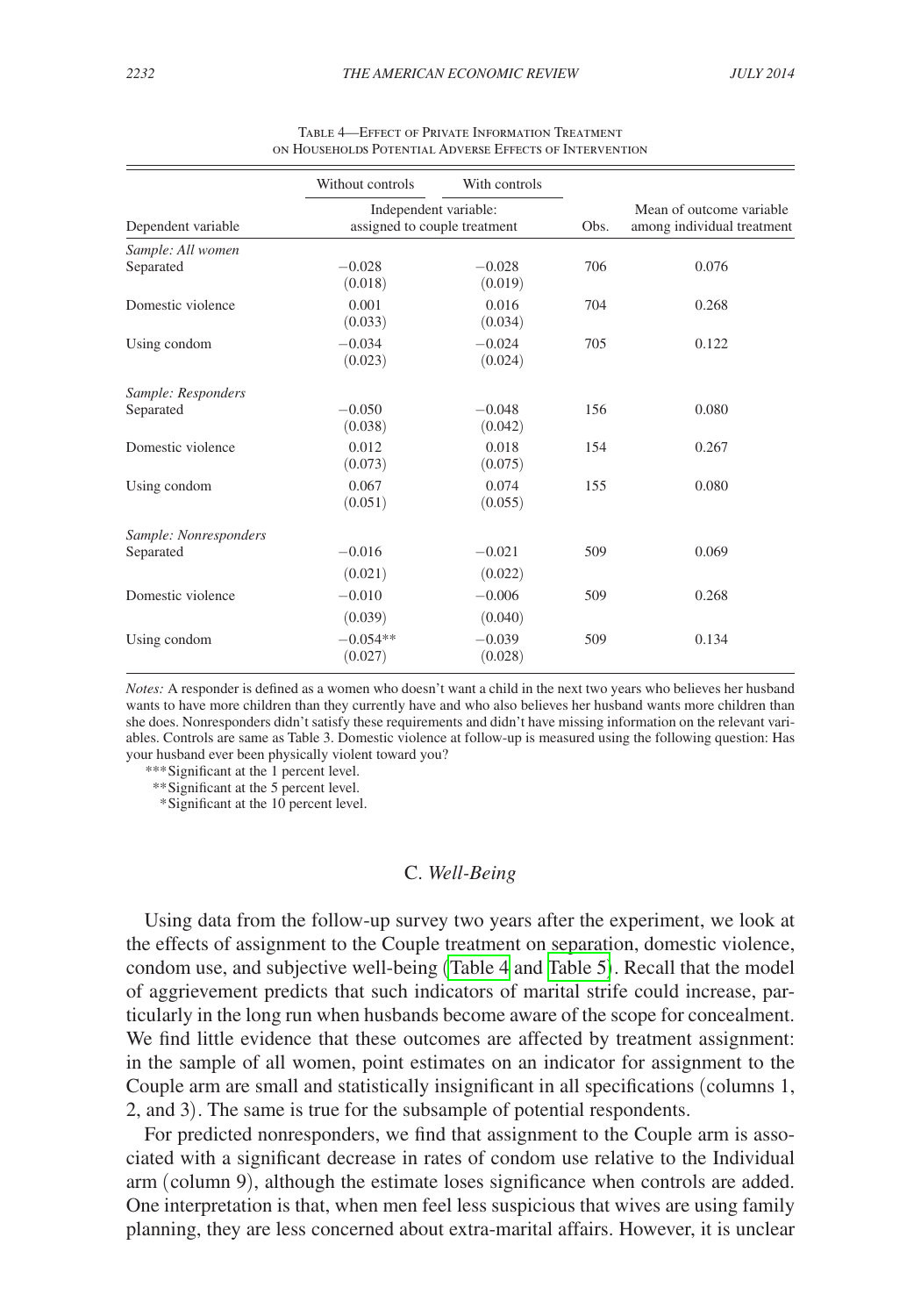<span id="page-23-0"></span>

|                       | Without controls                                      | With controls         |      |                                                        |
|-----------------------|-------------------------------------------------------|-----------------------|------|--------------------------------------------------------|
| Dependent variable    | Independent variable:<br>Assigned to couple treatment |                       | Obs. | Mean of outcome variable<br>among individual treatment |
| Sample: All women     |                                                       |                       |      |                                                        |
| Satisfaction          | 0.041<br>(0.037)                                      | 0.030<br>(0.036)      | 705  | 0.588                                                  |
| Health                | 0.038<br>(0.037)                                      | 0.028<br>(0.038)      | 705  | 0.568                                                  |
| Happiness             | 0.049<br>(0.037)                                      | 0.048<br>(0.037)      | 705  | 0.574                                                  |
| Sample: Responders    |                                                       |                       |      |                                                        |
| Satisfaction          | 0.053<br>(0.078)                                      | 0.065<br>(0.078)      | 155  | 0.609                                                  |
| Health                | $0.230**$<br>(0.077)                                  | $0.273***$<br>(0.085) | 155  | 0.506                                                  |
| Happiness             | $0.151*$<br>(0.079)                                   | $0.142*$<br>(0.083)   | 155  | 0.540                                                  |
| Sample: Nonresponders |                                                       |                       |      |                                                        |
| Satisfaction          | 0.070<br>(0.044)                                      | 0.059<br>(0.044)      | 509  | 0.557                                                  |
| Health                | 0.008<br>(0.044)                                      | $-0.028$<br>(0.045)   | 509  | 0.589                                                  |
| Happiness             | 0.050<br>(0.043)                                      | 0.053<br>(0.044)      | 509  | 0.134                                                  |

Table 5—Effect of Private Information Treatment on Households: Measures of Well-Being

*Notes:* A responder is defined as a women who doesn't want a child in the next two years who believes her husband wants to have more children than they currently have and who also believes her husband wants more children than she does. Nonresponders didn't satisfy these requirements and didn't have missing information on the relevant variables. Controls are same as Table 3. Satisfaction is measured using the following question: All things considered, how satisfied are you with your life as a whole these days? Please tell me which number on this scale more adequately represents your level of satisfaction with your life as a whole: one means you are "completely dissatisfied" and five means you are "completely satisfied." Health is measured using the following question: Compared to women in your community of the same age, how would you describe your overall health? Happiness is measured using the following question: Compared to women in your community of the same age, how would you describe your overall level of happiness and peace of mind? "very unhappy or discontent" is coded as one and "very happy and content" is coded as five. An individual was considered satisfied, healthy, or happy if they responded with a value greater than or equal to four for the above questions.

*\*\*\**Significant at the 1 percent level.

*\*\**Significant at the 5 percent level.

 *\**Significant at the 10 percent level.

why this result would only show up for couples in which there is no current disagreement over fertility.

We also asked women directly several questions about their subjective well-being.<sup>[42](#page-23-1)</sup> We use three main subjective well-being measures to evaluate life satisfaction, happiness and peace of mind, and health, described in detail in Table 5. Using the same categorization of responders as described above, we find that those women in the Couple treatment report being significantly happier and healthier than those in the

<span id="page-23-1"></span><sup>42</sup>Subjective well-being measures of self-reported happiness and satisfaction in life have been shown to be significantly correlated with physical measures of happiness in the body and brain (Diener 1984), as well as evaluations by friends, sleep quality, and changes in life circumstances (Diener, Lucas, and Scollon 2006; Kahneman and Krueger 2006).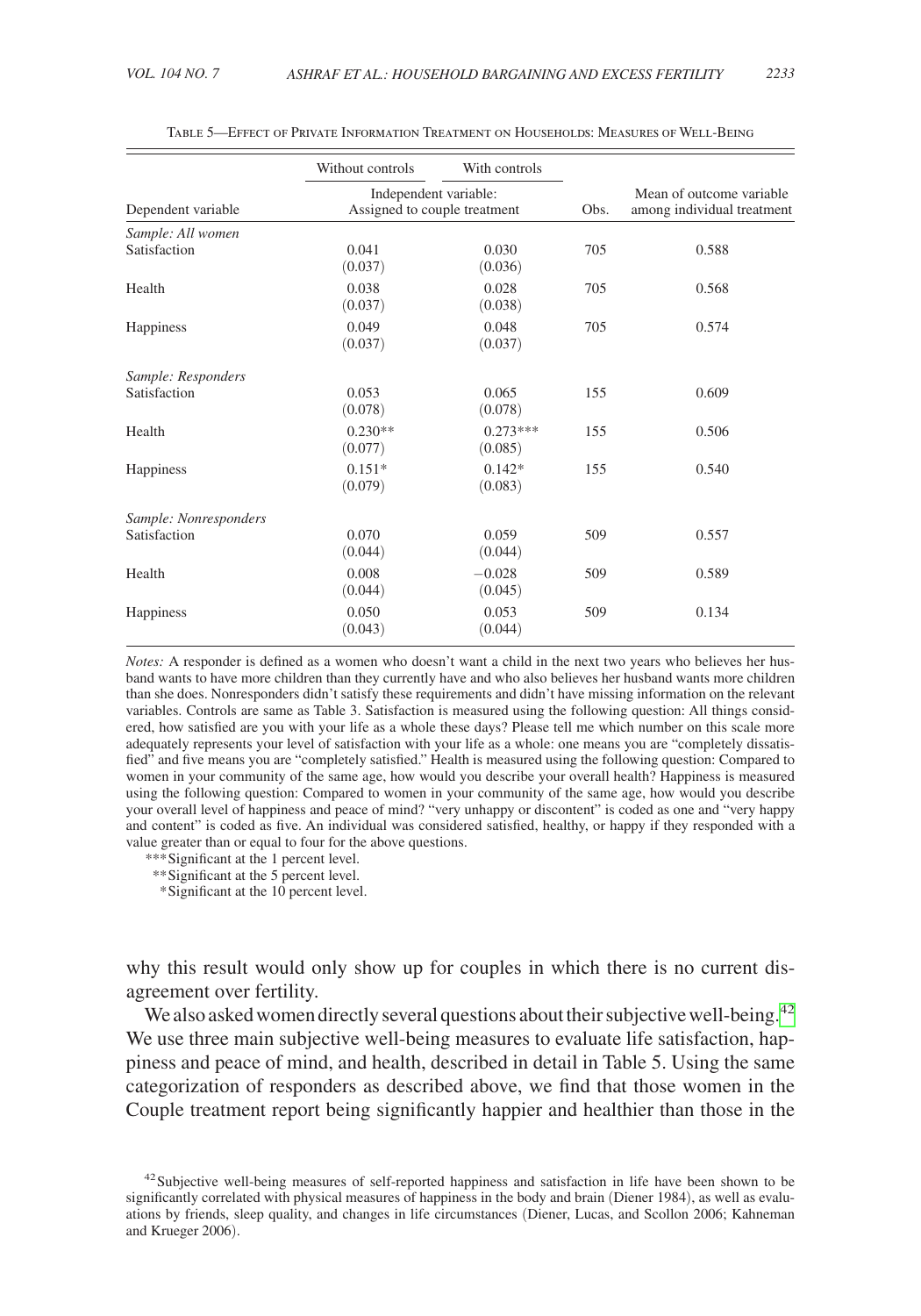Individual treatment group. Specifically, 51 percent of potential responders in the Individual treatment report their overall health as being "good" or "excellent" compared to women in their community of the same age, while 73 percent of potential responders in the Couple treatment group report this high level of health, a difference that is significant at the 1 percent level. Sixty-nine percent of women who are predicted responders in the Couple treatment group report feeling "Happy and Content" or "Very Happy and Content" compared to women in their community of the same age, compared to 54 percent of potential responders in the Individual treatment group, a difference that is marginally significant with a *p*-value of 0.057. We see no significant differences in these outcomes associated with assignment to the Couple or Individual treatment, however, in the full sample of women in our study.

### **V. Discussion**

Our findings that in the Couple treatment there was significantly less take-up of the voucher, less take-up of injectables, and subsequently more births (less spacing) than in the Individual treatment, are consistent with the predictions for the experiment in both the collective and noncooperative models we describe. Although these results demonstrate that women in couples with misaligned preferences are willing to hide when given the opportunity, this is not necessarily evidence of inefficiency, given that husbands were not aware of the change in scope for moral hazard. However, even when *both* spouses do not want to have children in the next two years but do have misaligned preferences over number of children, the fact that the privacy condition increases take-up of the cheaper contraceptive option suggests that couples may have difficulty coming to an efficient bargaining outcome.<sup>[43](#page-24-0)</sup>

An important limit to extrapolating from our results is that injectables were freely available to women in our study, which is not the case in much of sub-Saharan Africa, particularly in rural areas. Furthermore, our asymmetry of decision rights over contraceptive access was accompanied by informational asymmetries within couples regarding the ease of accessing concealable contraceptives. Although our experiment does not allow us to evaluate what would happen when both parties are fully aware of the scope of moral hazard, our follow-up survey results provide some evidence that rising tension and strife within the marriage is likely to undo at least some of the short-run effects we find. That is, while we do not find evidence of increased separation, divorce, or violence, as described in Section II, breakdown of cooperative bargaining may well take the form of staying together but with less happiness. Our results on subjective well-being point in that direction. Extensive qualitative work we conducted with subjects after the study reaffirm that the channel could well be one of more (or less, in the case of the Couple treatment) mistrust and sense of exclusion. Of course, as we point out above, this is only one possible way of incorporating this implication of moral hazard in intimate settings into a framework of decision-making over fertility, and depends critically on maintaining the difference in fertility demand between husbands and wives.

<span id="page-24-0"></span><sup>&</sup>lt;sup>43</sup> As we mention in Section II, this could be suggestive of dynamic inefficiency, even if there is static efficiency.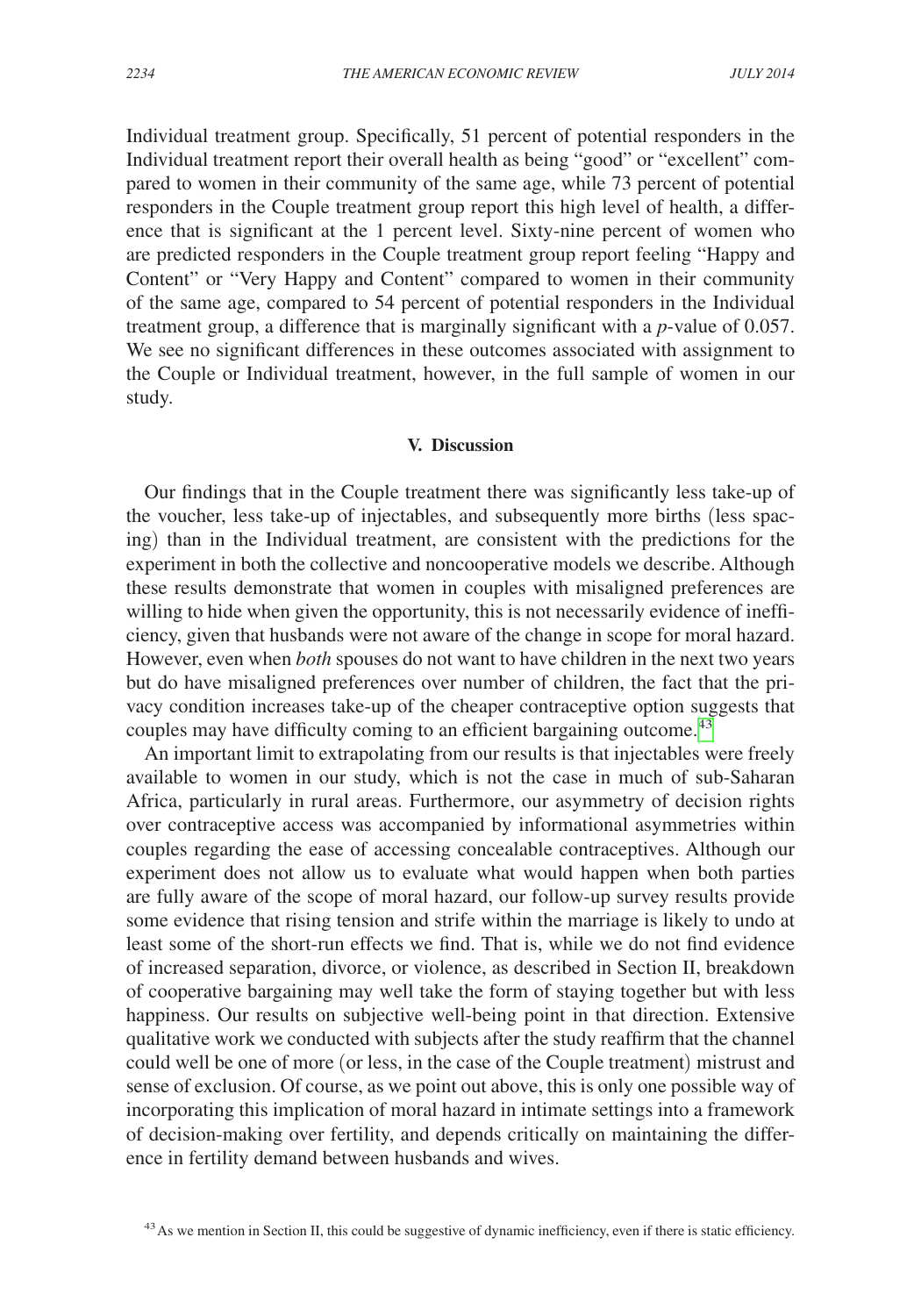## **VI. Conclusions**

This paper uses a novel experimental design to understand the nature of household bargaining over fertility in a world of hormonal contraceptive technology that is only perfectly observable to the wife. Our experimental manipulation changed the degree of concealability of contraceptive use by varying whether a woman received access to injectable contraception alone or in the presence of her spouse. The opportunity to conceal led to a dramatic increase in use of injectables and reduction in births. Furthermore, the pattern of results indicates that giving women greater opportunity to conceal birth control brought not only women but also a nontrivial fraction of men closer to their short-term fertility goals by increasing the rate of effective contraception among couples who both wished to avoid pregnancy in the near future but who differed in terms of long-run fertility goals.

In this manner, the paper documents the role of moral hazard in household decision-making over fertility, and presents evidence of inefficiencies in household bargaining around fertility that have not been considered in the existing literature. Our findings also provide suggestive evidence of a trade-off between privately improving a woman's set of choices, which may result in contraceptive use outcomes that could improve welfare for herself and her child, and lowering the conjugal value of the marriage. In particular, survey data on subjective wellbeing collected more than two years after the experiment indicate lower health and happiness among women given the opportunity to conceal relative to those whose husbands were given some degree of veto power over injectables. This result points in the direction of longer-run implications of the conceptual framework we present, whereby husbands feel aggrieved as the scope for moral hazard increases in the home and the subsequent shading and mistrust can lead, under certain conditions, to lower welfare for all.

The finding of a potential negative effect of male involvement among couples with conflicting fertility preferences helps explain why results from previous studies on male involvement in family planning have been mixed, and why concealable contraceptives such as injectables have proven to be so popular in cultural contexts in which men dominate family planning decisions.<sup>44</sup> In reality, the path of giving women access to injectables privately, while improving their set of choices, also may have detrimental consequences for the conjugal value of their marriage. Hence, it is important for practitioners to ask whether policies that further reduce the marriage surplus for women are the best option, even if they improve certain individual outcomes.

Given that household frictions may result from the interaction of misaligned preferences with unobservable contraceptive choice, changing either of these features could improve the bargaining environment. Understanding why male and female preferences are so misaligned, and involving men in a way that influences their preferences on number of children or helps them to better internalize the costs to

<span id="page-25-0"></span><sup>&</sup>lt;sup>44</sup>Over the past 40 years, only three randomized studies—Fişek and Sümbüloğlu (1978), Terefe and Larson (1983), and Wang et al. (1998)—have found any evidence that providing education about family planning to husbands raised adoption of contraception, and one very large study Freedman and Takeshita (1969) found no effect.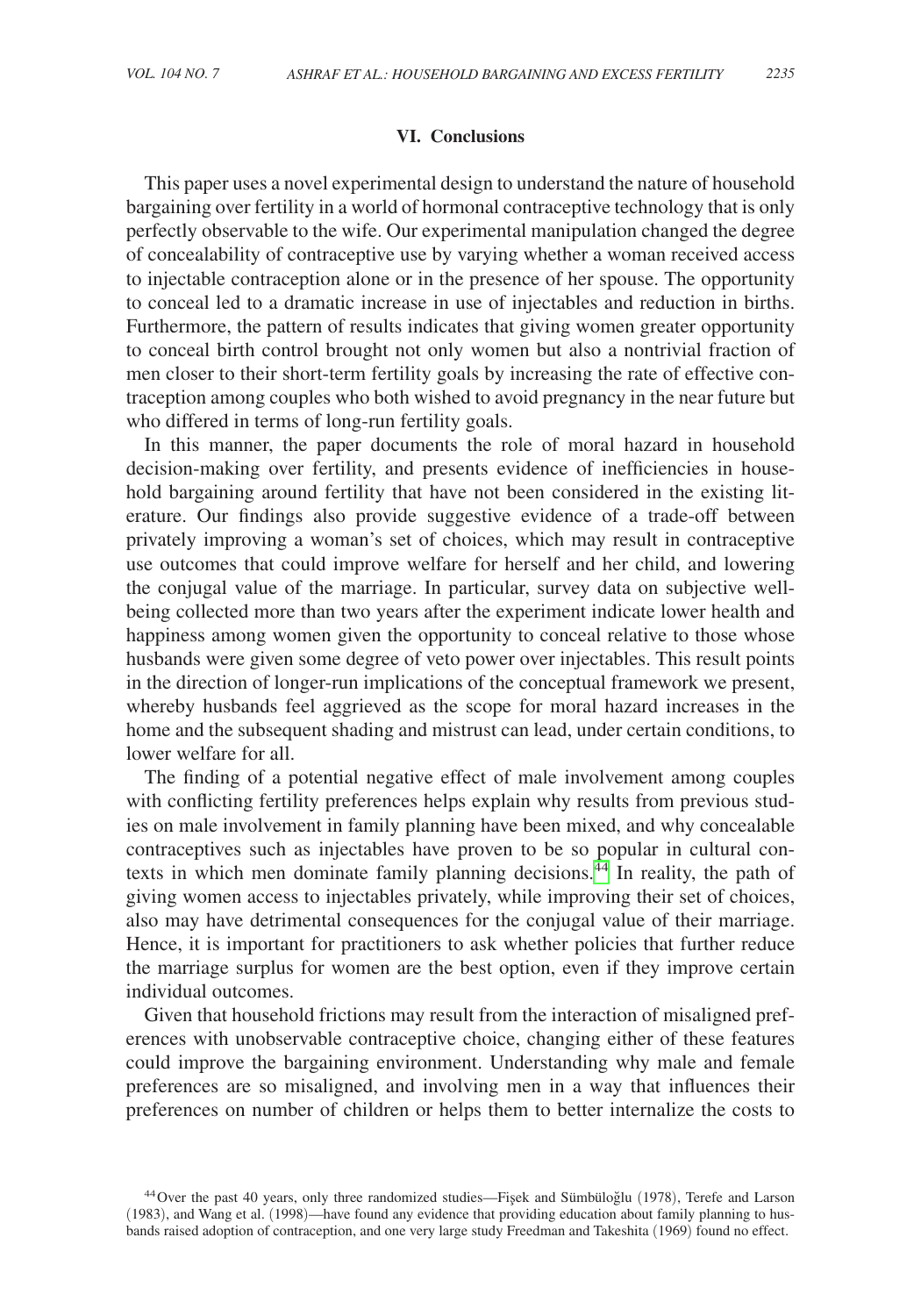women of childbearing and child-raising may be promising areas for future research and policy development.

# **REFERENCES**

- **Access, Quality, and Use in Reproductive Health (ACQUIRE) Project.** 2005. *Moving Family Planning Programs Forward: Learning from Success in Zambia, Malawi, and Ghana.* New York: The ACQUIRE Project/EngenderHealth.
- **Akerlof, George A.** 1970. "The Market for 'Lemons': Quality Uncertainty and the Market Mechanism." *Quarterly Journal of Economics* 84 (3): 488–500.
	- **Ali, Disha, Mika Bwembya, Ethan Collins, David Papworth, and Erika Ronnow.** 2008. *Zambia: Family Planning Quantitative and Qualitative Logistics System Assessment, March 2008.* Arlington, VA: US Agency for International Development (USAID) Deliver Project Task Order 1.
- **Anderson, Siwan, and Garance Genicot.** 2012. "Suicide and Property Rights in India." Unpublished.
- **Ashraf, Nava.** 2009. "Spousal Control and Intra-household Decision Making: An Experimental Study in the Phillipines." *American Economic Review* 99 (4): 1245–77.
	- **Ashraf, Nava, Erica Field, and Jean Lee.** 2014. "Household Bargaining and Excess Fertility: An [Experimental Study in Zambia: Dataset."](http://dx.doi.org/10.1257/aer.104.7.2210) *American Economic Review.* http://dx.doi.org/10.1257/ aer.104.7.2210.
- **Ashraf, Nava, Erica Field, and Jessica Leight.** 2012. "Contraceptive, Adoption and Fertility." Unpublished.
- **Biddlecom, Ann E., and Bolaji M. Fapohunda.** 1998. "Covert Contraceptive Use: Prevalence, Motivations, and Consequences." *Studies in Family Planning* 29 (4): 360–72.
- **Bloch, Francis, and Vijayendra Rao.** 2002. "Terror as a Bargaining Instrument: A Case Study of Dowry Violence in Rural India." *American Economic Review* 92 (4): 1029–43.
- **Browning, Martin, and Pierre-André Chiappori.** 1998. "Efficient Intra-household Allocations: A General Characterization and Empirical Tests." *Econometrica* 66 (6): 1241–78.
- **Bruhn, Miriam, and David McKenzie.** 2008. "In Pursuit of Balance: Randomization in Practice in Development Field Experiments." World Bank Policy Research Working Paper 4752.
- **Castle, Sarah, Mamadou Kani Konaté, Priscilla R. Ulin, and Sarah Martin.** 1999. "A Qualitative Study of Clandestine Contraceptive Use in Urban Mali." *Studies in Family Planning* 30 (3): 231–48.
- **Central Statistical Office** (**CSO**)**, Ministry of Health** (**MOH**)**, Tropical Diseases Research Centre**  (**TDRC**)**, University of Zambia, and Macro International Inc.** 2009. *Zambia Demographic and Health Survey 2007.* Calverton, MD: CSO and Macro International Inc.
- **Chiappori, Pierre-André, Bernard Fortin, and Guy Lacroix.** 2002. "Marriage Market, Divorce Legislation and Household Labor Supply." *Journal of Political Economy* 110 (1): 37–72.
- **Chikovore, Jeremiah, Gunilla Lindmark, Lennarth Nystrom, Michael T. Mbizvo, and Beth Maina Ahlberg.** 2002. "The Hide-and-Seek Game: Men's Perspectives on Abortion and Contraceptive Use Within Marriage in a Rural Community in Zimbabwe." *Journal of Biosocial Science* 34 (3): 317–32.
- **Conde-Agudelo, Agustin, Anyeli Rosas-Bermúdez, and Ana Cecilia Kafury-Goeta.** 2006. "Birth Spacing and Risk of Adverse Perinatal Outcomes: A Meta-analysis." *Journal of the American Medical Association* 295 (15): 1809–23.
- **Diener, Ed.** 1984. "Subjective Well-Being." *Psychological Bulletin* 95 (3): 542–75.
- **Diener, Ed, Richard E. Lucas, and Christie Napa Scollon.** 2006. "Beyond the Hedonic Treadmill: Revising the Adaptation Theory of Well-Being." *American Psychologist* 61 (4): 305–14.
- **Fişek, Nusret H., and K Sümbüloğlu.** 1978. "The Effects of Husband and Wife Education on Family Planning in Rural Turkey." *Studies in Family Planning* 9 (10/11): 280–85.
- **Freedman, Ronald, and John Y. Takeshita.** 1969. *Family Planning in Taiwan: An Experiment in Social Change.* Princeton: Princeton University Press.
- **Greene, William.** 2010. "Testing Hypotheses about Interaction Terms in Nonlinear Models." *Economics Letters* 107 (2): 291–96.
- **Gule, Gugulethu.** 1994. "Socio-Cultural Constraints to Family Planning in Swaziland." *Canadian Studies in Population* 21 (1): 35–49.
- **Hart, Oliver, and John Moore.** 2008. "Contracts as Reference Points." *Quarterly Journal of Economics* 123 (1): 1–48.
- **Heckman, James J.** 1978. "Dummy Endogenous Variables in a Simultaneous Equation System." *Econometrica* 46 (4): 931–59.
- **Kahneman, Daniel, and Alan B. Krueger.** 2006. "Developments in the Measurement of Subjective Well-Being." *Journal of Economic Perspectives* 20 (1): 3–24.